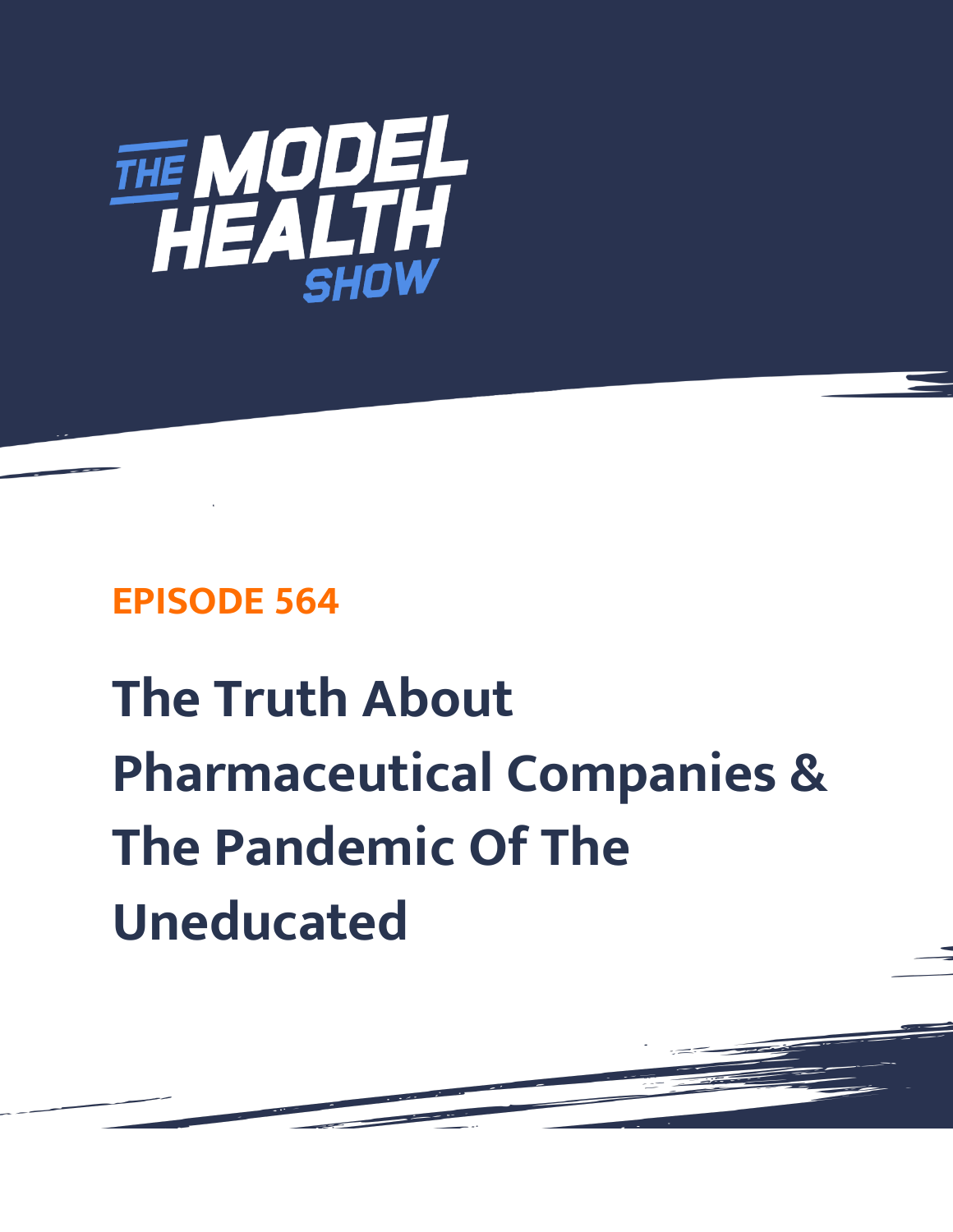## **You are now listening to The Model Health Show with Shawn Stevenson. For more, visit themodelhealthshow.com.**

**SHAWN STEVENSON:** Welcome to the The Model Health Show, this is fitness and nutrition expert, Shawn Stevenson, and I'm so grateful for you tuning in to me today. On this episode we'll be covering one of the most important topics of our time, we're facing a tremendous health crisis that's really a global issue, and today we're going to really dive in on a root issue behind what we're dealing with, and the important distinction to start things off with is that awareness is really the first domino. It's really difficult for us to fix problems if you don't know where the problem is actually coming from.

What ends up happening is we'll be superficially treating symptoms. The problem might be, we're seeing on the surface, our house is being flooded right now and we're getting buckets and we're getting towels and we're getting mops and we're doing all these things to try to clean up the water, but not really understanding that there's a broken pipe that needs to be addressed, we need to go to the source of the issue or we're going to continue to be treating symptoms. And our society, as you know, has become obsessed with the treatment of symptoms, it's what our healthcare system is based upon. Very rarely do we actually address the root underlying cause of an issue.

For instance, right now in the United States, we have about 130 million of our citizens are type 2 diabetic or prediabetic and our symptoms treatment would be something like metformin, for example, to treat the symptom of high blood sugar, but our system is not really well-versed in addressing the underlying cause of the abnormal blood sugar management, is not very versed in addressing what's happening with the pancreas and the liver and insulin sensitivity of the cells and all the underlying metrics because that disease manifestation, the demonstration of diabetic symptoms is an adjustment that the human body makes to basically try to keep us functioning and to keep us alive under unideal circumstances, it's giving us feedback that we need to change and we have an opportunity to change, but if we just throw a drug at it, we're not really getting to the heart of the matter.

And right now, in the wake of this global pandemic, we've been taking much the same approach to treating the symptoms of the issue and not really addressing the underlying cause, and so today we're really going to dive in and look at who is responsible for managing these symptoms and are they doing a good job of it? We're going to kick things off by really diving into the world of our pharmaceutical industry, and we're going to look at some of their behavior to really get a feel for what type of entities we're dealing with.

Here in the United States we have about 70 million of our citizens are currently on prescription [medications, we are the most drugged nation in the history of humanity, and yet at the same](https://themodelhealthshow.com/pandemic-of-the-uneducated/) 

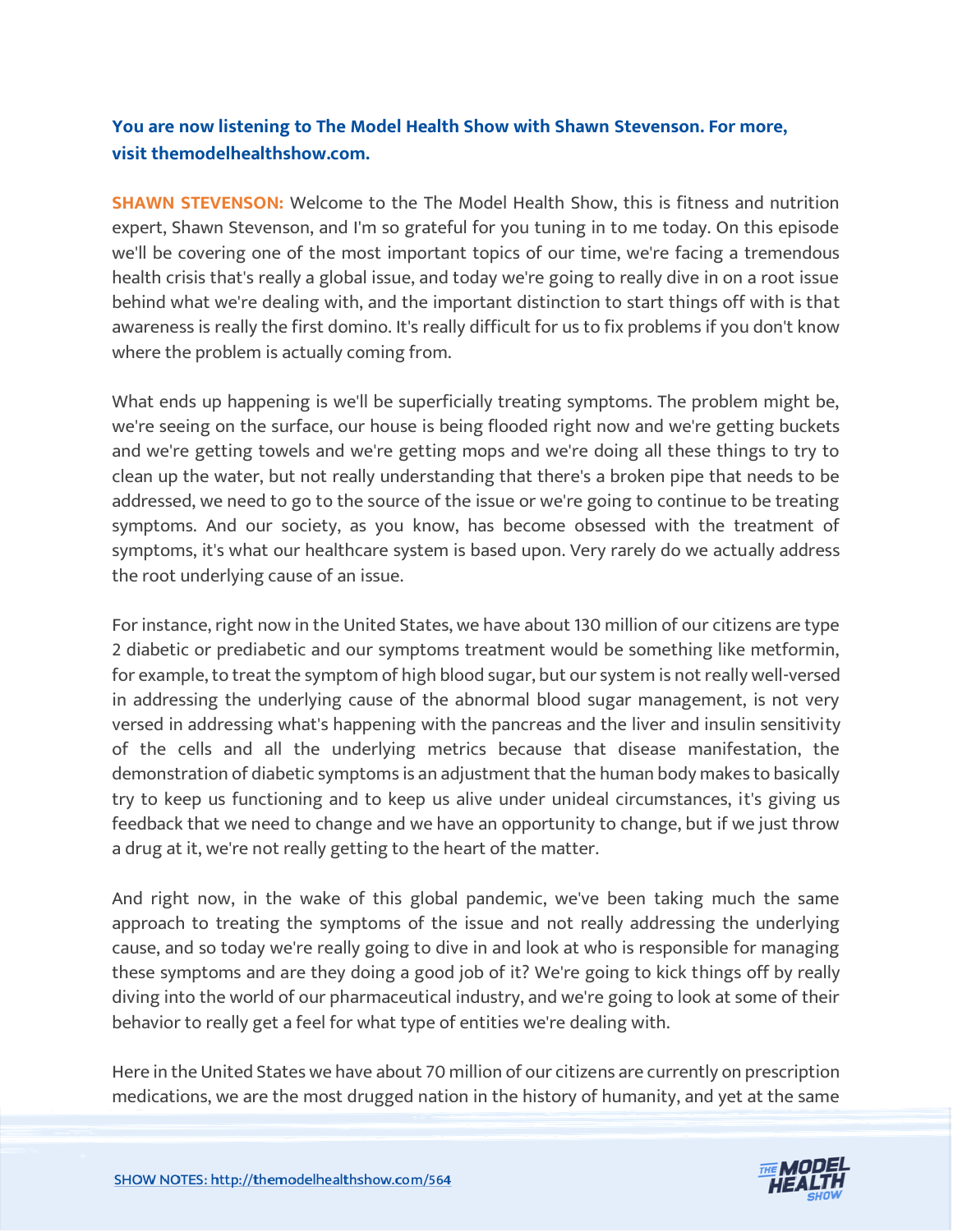time, we're also the most chronically diseased nation in the history of humanity, and all of this is making billions of dollars for pharmaceutical companies every single year, tens of billions of dollars, as a matter of fact, for many pharmaceutical companies annually and is predicated on the treatment of symptoms, and it requires sickness and oftentimes profiting from pain. And so let's check out some of their behavior as we kick things off here and really, again, get an understanding of who, as far as these entities, we're actually dealing with.

Well, it's really important for people to know, one of the glorified heroes during this pandemic has been the company, Pfizer. Now, what most people don't know is that Pfizer was ordered to pay the largest healthcare fraud settlement in the history of the Department of Justice, paying out about \$2.3 Billion after pleading guilty to a felony violation, corrupt practices by this entity that is being glorified as a hero. Now, was this a one-off situation? Well, it's important to also know that in another instance, Pfizer was the first drug company to be convicted of a RICO charge, a RICO litigation, that's referring to the Racketeer, Influenced and Corrupt Organizations Act, are laws that were created to help combat organized crime syndicates.

Alright, so we're talking about illegal drug trafficking, we're talking about mob activity, the mafia, all of those things we tend to tie to RICO litigation, but Pfizer is the first pharmaceutical company to be convicted of a RICO violation. In addition to that, Pfizer was also ordered to pay \$1.2 Billion to settle lawsuits stemming from their drug, Prempro, that caused women to develop breast cancer, healthy women to develop breast cancer, and although early evidence showed the increased risk of their drug, internal documents show that the company intentionally suppressed the information while profiting mightily and destroying the lives of countless innocent women. Now to stretch this out even further, Pfizer has been an international corporate as well. Pfizer was caught illegally testing an experimental drug on children in Nigeria. Lives were lost, children died, and it took 15 years for those families to be compensated. Now, as we started this episode off, we were talking about the accessibility that we have to information today, it can be a double-edged sword. We can be online looking up, where did Justin Bieber grow up? Or whatever the case might be.

Or we could be spending our time equally and investigating who are we putting our faith in, that's controlling our livelihood right now, under the guise that they're keeping us safe, are they really an ethical entity? The information, everything that we're covering is readily accessible, I'm going to make sure that you have access to every single one of these studies and reports from this episode, and also, of course, you can check out the video of this episodes, you can go along and you could see everything on screen as well. Now, in addition to that, Pfizer was caught bribing foreign governments and regulatory officials in other countries several times. Just one of these times they were caught, resulted in a \$60 Million fine for the

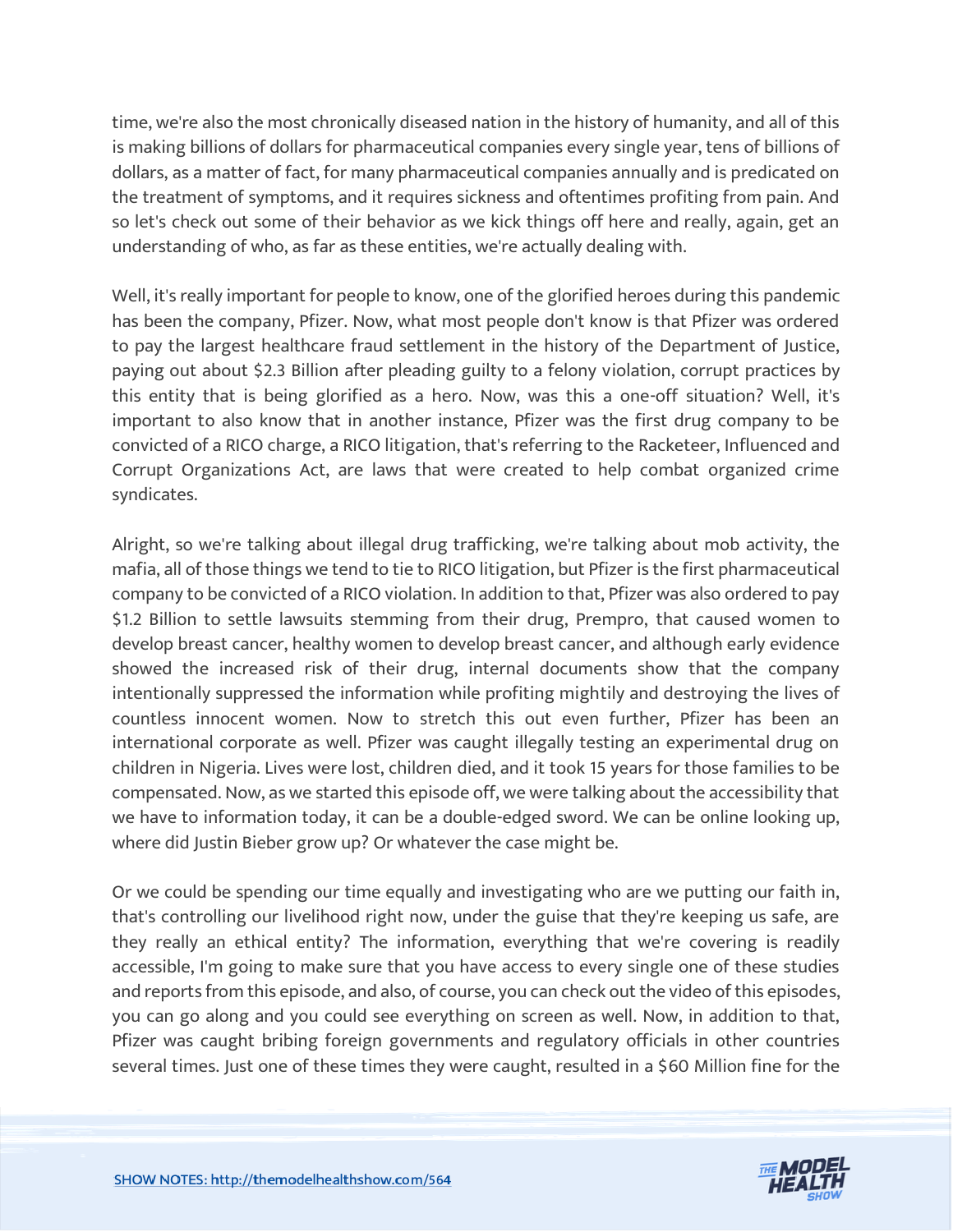corrupt practices and bribery in countries that included Russia, Bulgaria and China, among other countries.

The corruption on both foreign and domestic slew runs deep with many other leading pharmaceutical companies, this is not just Pfizer, and one of the most pervasive offenders is Johnson & Johnson, another hero, or what's being framed as a hero in this pandemic. One of the times that Johnson & Johnson was caught committing corrupt practices resulted in a \$70 Million fine for driving doctors in European countries. Officials at the Securities and Exchange Commission, the SEC, said that Johnson & Johnson's bribes might have harmed public health in several European countries. For years, the company tried to hide its illegal activities by using "sham contracts, offshore companies and slush funds to cover its tracks."

This was a quote from Robert Kusama, Director of the SEC's Division of Enforcement. Now, this might sound like the premise of a blockbuster movie or a smash-hit novel with all of this manipulation going on behind the scenes with pharmaceutical companies, namely we're talking about Johnson & Johnson in this context, of using slush funds and offshore companies and accounts to try to hide the money as they're bribing officials in other countries, doctors in other countries, to make their drugs more prominent in those places. Now, here's another interesting part of this report, in the investigation, prosecutors said that Johnson & Johnson had provided "significant assistance in their investigation of other pharmaceutical companies who are committing similar crimes resulting in a reduced criminal fine for themselves." Alright, so not only is Johnson & Johnson committing crimes themselves, they're snitching, they're snitching on other pharmaceutical companies to reduce the weight of their own fines, where is the integrity? At least a dozen other major drug and device makers are under investigation for similar crimes, at least a dozen other pharmaceutical companies on foreign soil are being investigated, well, specifically from this particular investigation, this is just one of many.

So please understand, we're highlighting these names because these are the ones that are on people's minds right now, these are the ones that are on people's tongues, these are the ones whose drugs are predominantly getting into people's bodies right now. And I want to take it a step further to talk about Johnson & Johnson because one of the biggest issues that we're facing right now is this opioid epidemic, where here in the United States, at this very moment, as of this recording, the number one cause of death for people between the age of 18 and 45, what's considered to be our prime of life years, the number one cause of death is drug overdose, specifically from fentanyl, fentanyl is a synthetic opioid.

And this epidemic has skyrocketed in recent years, especially during this pandemic, where in 2020 we had the highest number of overdoses ever recorded only to be exceeded the next year in 2021, surpassing that number. And to give you some context, in 2015 we had about 50,000 Americans who died from overdose. By 2020 it was 100,000. It doubled in just a few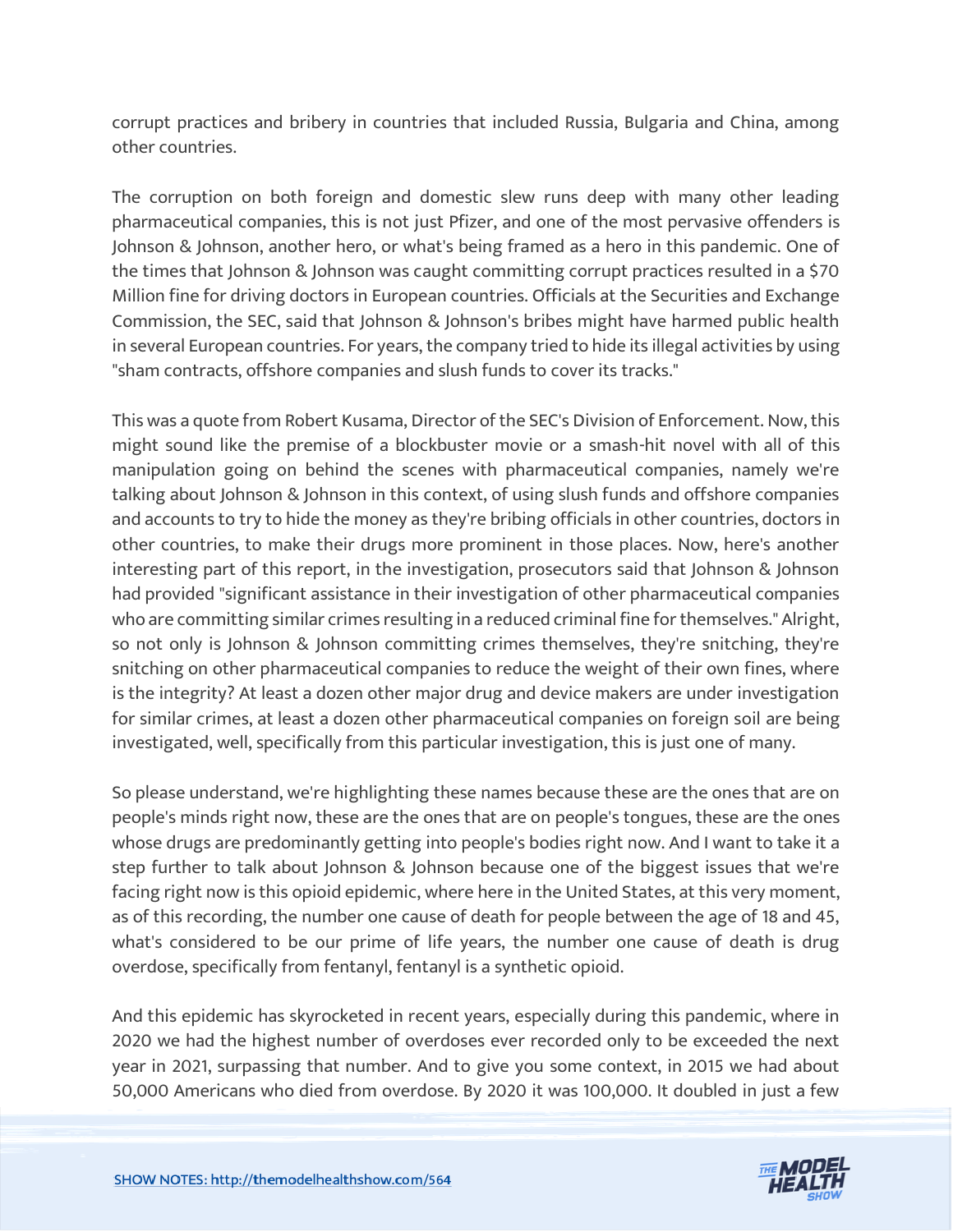short years. How is this even possible? Well, the advent of opioids being so readily available was ushered in, thanks to the collective support and collective work of several pharmaceutical companies, and you hopefully know the story, we've done master classes on the subject, but Purdue Pharma was one of the forefathers of getting these opioids out and reframing their use, not just for very, very severe cases of people experiencing massive pain, undergoing chemotherapy and the like, but marketing it towards moderate, mild to moderate pain.

So, if somebody's experiencing some back pain or headaches, migraines, things of that nature, you know you can lean on some of these opioids because it's being framed as not being very addictive, which of course we know it's not just not true, it is absolutely criminal to state otherwise. How does Johnson & Johnson play into this? Well, Johnson & Johnson was ordered to pay part of a \$26 Billion lawsuit for their contribution to the opioid crisis that has now killed over half a million American citizens. Now, it's especially bad here, but this is a worldwide issue, and Johnson & Johnson was ordered to pay part of this massive settlement because they're the world's... Part of the issue is they're the world's largest producer of the genetically modified "super poppy" that's used to make these opioid-based narcotics. Johnson & Johnson is the kingpin, they're El Chapo. They're the ones who are giving product to other drug companies to then create products themselves and distribution themselves. Now, them paying part of this \$26 Billion lawsuit, this is, we have to understand, they construct... When they're coming out with new products, it's written in that there's going to be collateral damage.

They already have it calculated that these incidents is going to take place at some degree, and when these fines hit, it scraps to them, and often times they're able to make that up and then some when they have another thing that they can literally create, they can create a problem for them to solve it. So, there was a war on pain that was manufactured, it was just made up, a war on pain, that allowed these opioids to become so prevalent in our culture. So, in addition to that, Johnson & Johnson was also caught illegally promoting antipsychotic drugs to be used for children and people with developmental disabilities. The United States Department of Justice noted that their criminal and civil fines were a combined \$2.2 Billion for their, again, illegal criminal activity. Now, the keyword here is, I started this off by saying Johnson & Johnson was caught illegally promoting. The keyword here is caught, this is the small percentage of the time that these companies get caught committing crimes, crimes against humanity.

Fraud, bribery, manipulation of data that leads to, oftentimes, thousands of people dying, but you don't see the repercussions come their way. As a matter of fact, this is a good example here of how they're able... One of the many ways they're able to curve any severe retribution for their crimes, Johnson & Johnson was ordered to pay \$4.7 Billion to women and the families of victims who died, who developed ovarian cancer as a result of using their flagship baby powder. Internal documents revealed that Johnson & Johnson knew there was likely a very strong cancer-causing compound in their product nearly 50 years ago.

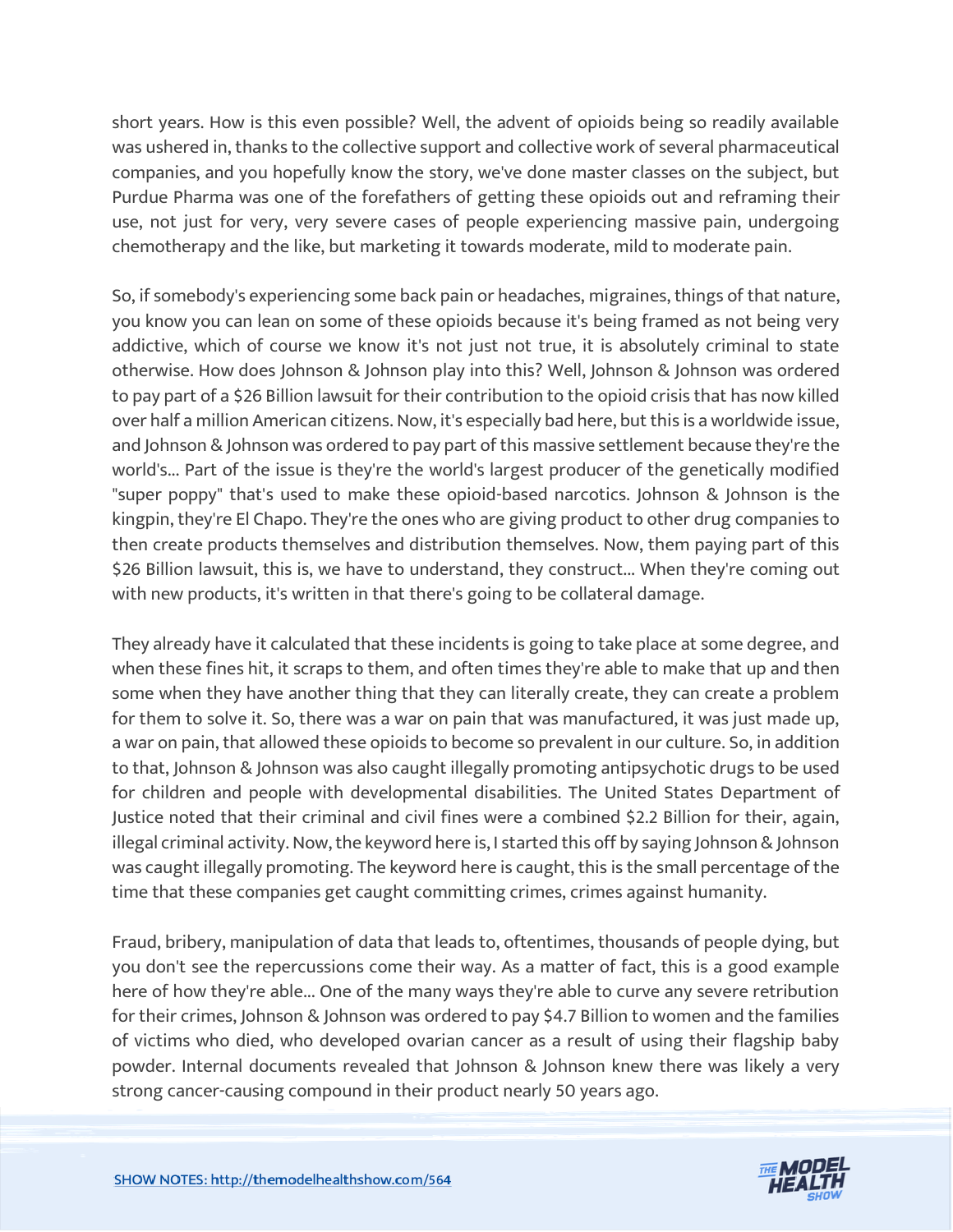This wasn't last year or even five, 10 years ago, 50 years, they've known this. Thousands more people who developed cancer have come forward with lawsuits, but Johnson & Johnson used a clever bankruptcy maneuver to block their lawsuits and shield them from liability. We must hold a space that is possible for powerful entities to work ethically and to work in an altruistic way and provide a great service to humanity, we have to hold that space of this possibility, but when people show you who they are believe them. When companies show you who they are believe them or the blood will be on our hands, the problem will be on us, and this has been repeated over and over and over again, we have to learn from what's happened thus far. If we don't learn from our history, we're destined to repeat it.

Now, another company that's come forward during this time, these pandemic times when COVID-19 has become a dominant part of our lexicon is Moderna. Now, many people don't realize that Moderna has never had a drug authorized, ever. The MRNA formulation was their very first thing to get approved. They've been working on stuff for a long time, matter of fact, they were in the red. They were not doing very well, getting by on fumes, but man, they hit the jackpot with this one now. What's very questionable about this scenario with Moderna, they haven't been around long enough to really have the track record of corruption that the likes of Pfizer and Johnson & Johnson have. However, what most people don't realize is that the NIH, the National Institutes of Health, who we've been looking to for guidance on what we need to do during this time, specifically the NAIAD division of the NIH co-owns the patent on the Moderna vaccine. Don't see any conflict of interest there, do you? Several current members of the NIAID, as of this recording, get financial rewards from the profits of Moderna sales. Do you not think that there would be a vested interest in them promoting this product? This is not supposed to take place within our government, and I'm just going to give you one example of the corruption that's just jumped out.

There's so many, but one of them that I noted very early on, I was just like, this is not okay for this to be taking place. One of the board members of Moderna at the onset of this vaccine campaign was Moncef Slaoui, and he was able to leave Moderna and become the Chief Scientist of the United States government's COVID vaccine development effort that we call "Operation Warp Speed" while continuing to hold millions of dollars in stock options with Moderna, this is not okay, this is not okay. Now, this poses a clear conflict of interest and to be given such a crucial role from our government in these instances, outside of COVID, this would have never happened.

Well, I take that back, you would think it would never happen, but it's more common than you realize. More recently, Moncef was fired from his position at GlaxoSmithKline for sexual harassment allegations. It's funny how these stories end up like that as well. Now again, there's a myriad of conflicting things that are taking place with all three of these seeming superheroes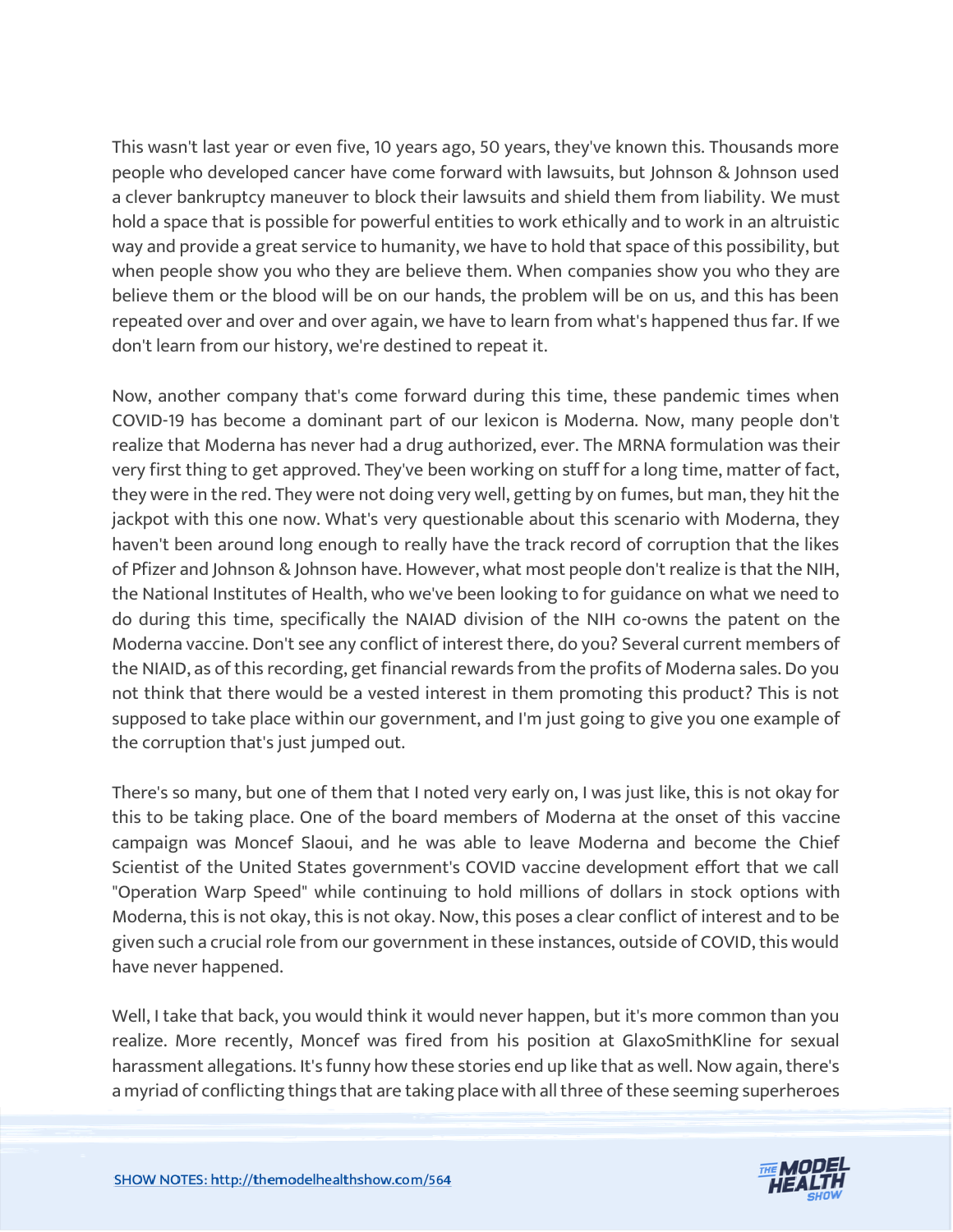in this campaign, but what I want to point our attention to is the quality of character of the organizations because beyond political affiliation, beyond our beliefs about the benefit that could be coming from pharmaceutical companies, which many drugs are life-saving in many context, beyond any of that, we have to come to a clear risk-benefit analysis and we have to have a clear understanding of the very entities that we're trusting in, that we're trusting the lives of our children to.

It's of the utmost importance because this is what's left out of conversations today that are the most important, which are the qualities of character, of integrity, of congruency, of honor, that we should be demanding from all of our political candidates and from the multi-billiondollar entities that have so much influence over what our government is doing, which we're going to talk about more soon. We have to demand these qualities. If we don't, we end up in situations like we're in right now. Another drug company, massive powerhouse of a drug company, multi-billion-dollar drug company that's moving forward right now into the mix with a COVID-19 pill is Merck. Merck's new COVID-19 pill is projected to be their next multi-billiondollar blockbuster drug. One of their former blockbuster drugs, the pain killer Vioxx, caused approximately 140,000 heart attacks in unsuspecting consumers and killed an estimated 60,000 Americans. This is fact.

And I take this one a little bit more personally, because back when Vioxx was on the market and available, I was dealing with some pain and some health issues, very young, I was in college at the time, and there were basically two options that jumped out that my physician could have prescribed me. And again, he didn't talk to me about not having to pay and doing anything to actually get to the root cause of the pain, which was a chronic issue, an advanced arthritic condition, and I was just a kid in college. How did it happen? Instead, he told me this is something I'm going to have to live with and he was going to give me some pills to help me to manage the pain, Celebrex and Vioxx were really beginning to lead the charge. He wrote me a prescription for Celebrex, which I had side effects from, but if it was Vioxx, I might not be standing here with you today. Again, killed upwards of about 60,000 Americans, and many young people having strokes and heart attacks, and yet again, what happened was, and even all the instances that we've covered thus far, dealing specifically with medication, Merck was able to manipulate their clinical trial data and hide the risk, which resulted in killing tens of thousands of people.

Now, this is getting into our conversation today in our education moving forward so that we're empowered and understanding what we're looking at when we hear about these wonderful studies purporting the benefit of various drugs coming from entities with a proven track record of felonies, a trail of dead bodies and a massive lack of integrity and honor. What we're seeing here is a situation where people think if something is published in a procedures peer-

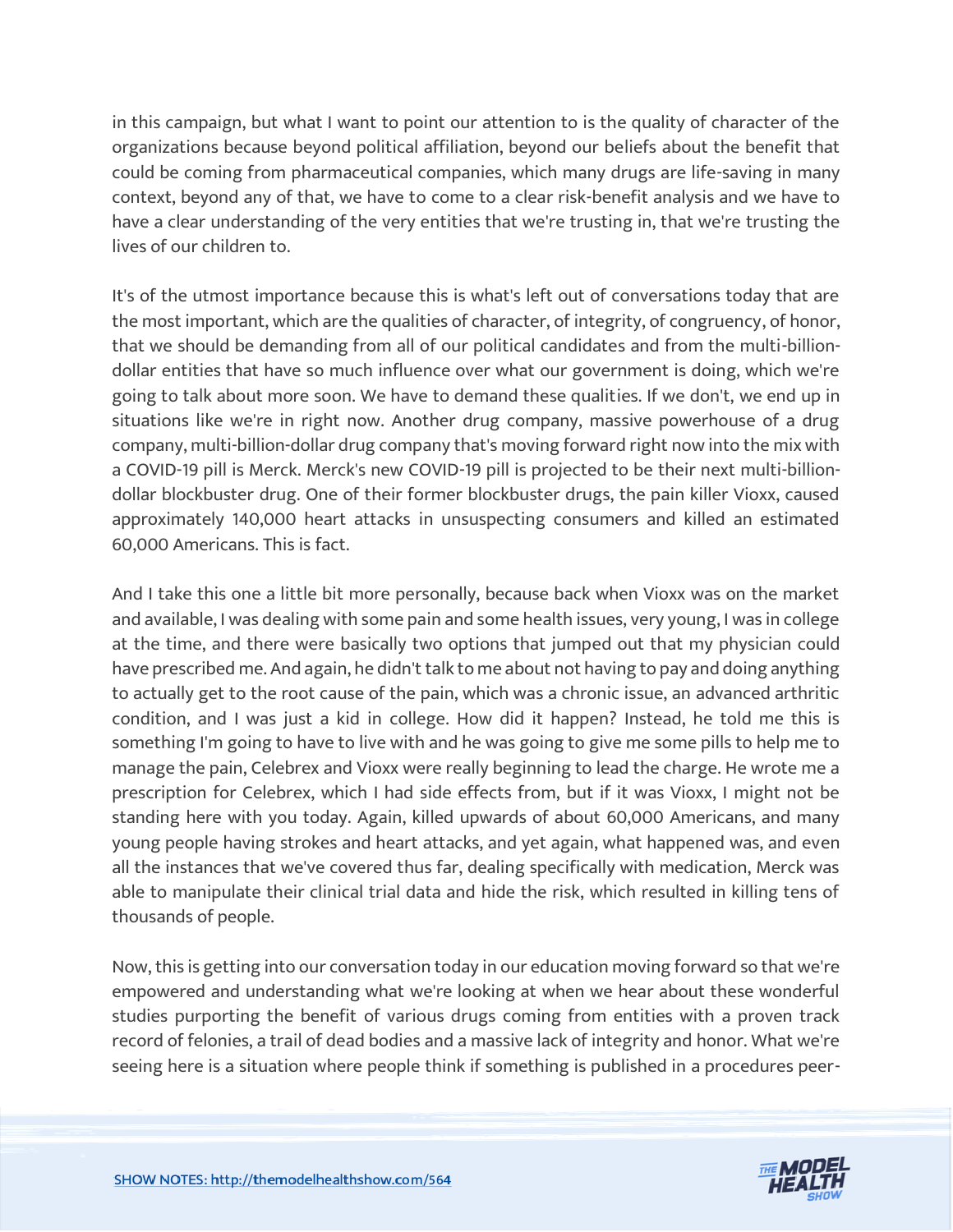reviewed journal, that the peer reviewer actually is analyzing the full clinical trial data, but that's usually not what happens.

Most of the time, pharmaceutical companies are able to provide summaries of their data, basically they can tell the peer reviewer whatever it is that they want to tell them, the peer reviewer isn't replaying and recalibrating, retesting their clinical trial. Basically, the pharmaceutical company gets to grade their own homework and turn in what they want the teacher to see, that's how it works, and so the way that they're able to promote their drugs to physicians, which they spend billions of dollars every year, billions, the bulk of their advertising money goes into "physician education." You think your doctor's trained by the university that they go to, we know that that university education, even at the highest level, becomes obsolete within a matter of months of graduation, if in the long term within two years that education becomes so obsolete because so much has changed in the field, not saying that that education cannot be viable, but we got to have continuous education to keep me forward and understand what's happening with peer-reviewed evidence.

This is why doctors, unfortunately have a culture of leaning on pharmaceutical reps who are not doctors or educated in this field to this degree for their education on what they need to be prescribing their patients, that's where the education is coming from, it's coming from drug reps, predominantly. And the drug reps are using the studies that they get published in peerreviewed journals, and most physicians are not trained in analyzing clinical data, they're trained in whatever their particular specialty is in pharmacology, in surgery and the like.

More PhDs are more acclimated towards digging through peer-review data, working as a research scientist, that type of thing, it is incredible, undertaking a tremendous amount of time to go through the amount of data necessary to really be educated about these different drugs and to the like even today, as we're going through this and what we're going to cover today, it took months, it took months of investigation and study and research to put this together for you in this cohesive manner, it's a lot. When you've got a patient there in front of you, you're trying to help, that's what you got to focus on, and the system is created in such a way that it's a revolving door. Just to keep the lights on to make a profit, physicians are, they're forced to be in a structure where they don't have much time even to work with the patient to understand what the root cause is, even if they wanted to. More often than not, they're trying to give people relief and get them out the door and help them to stay alive, but this is a part of the problem. Now, physicians are the bridge for the pharmaceutical company to making its way to the patient's hand and the patient's body, and the result, oftentimes we're seeing the end result, we're not looking back upstream to where the root of the issue is, but let's talk a little bit about what the end result looks like.

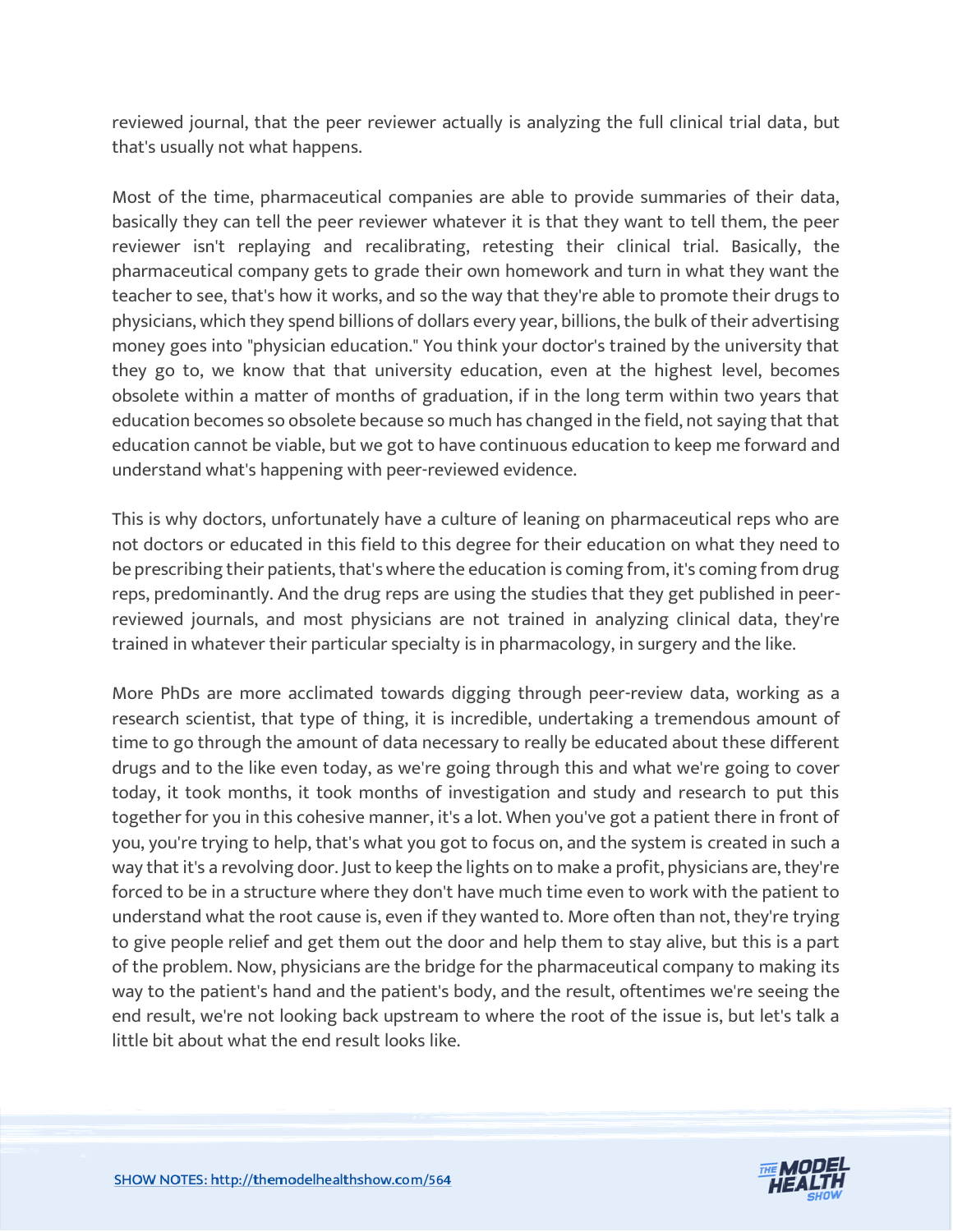Well, based on the way that our system is operating right now, the EJS Center for Ethics at Harvard University states that properly prescribed drugs cause about 1.9 Million hospitalizations every single year, nearly two million people end up hospitalized from properly prescribed medications. Another 840,000 hospitalized patients are given inappropriate medications that cause serious adverse reactions, put this together for a total of nearly three million serious adverse drug reactions annually, every single year. The Harvard Research has reported that nearly 130,000 of these people are killed each year from taking pharmaceutical drugs as prescribed every single year.

And add on to that another 70,000 people killed each year from prescription drug overdoses, we're looking at around 200,000 of our citizens, 200,000 deaths every single year at the hands of pharmaceutical companies. That, if we're looking upstream, where is this possibility beginning? The Center for Ethics at Harvard states, "The FDA does not acknowledge these facts and instead gathers a small fraction of the cases." This is pointing to where our conversation is driving today, because you would think with the nefarious activity going along with pharmaceutical companies behind the scenes, the FDA, our "watch dog" would be looking at making sure that these instances are not taking place, but the reality is much different from what our belief may be, because believing that the FDA has a proven track record of putting the American people above the interests of pharmaceutical companies is questionable to say the least.

Firstly, pharmaceutical companies, right now as of this recording, provide the FDA with nearly half of their multi-billion-dollar budget, pharmaceutical companies are literally funding the FDA, and specifically upwards of 75% of the FDA's scientific review budget is coming from the very drug companies that they are supposed to be policing. Now, this all happens, this is just like, how is that even possible? How is that a thing? Because it seems very bribe-ish right out of the gate, but this was done under the guise of helping to get drugs to the public who needs them faster and the FDA, many years ago, it's just like, "You know what, we can't handle... We can't get these drugs approved fast enough, we need more resources, we don't have the resources." And so collectively, there was an agreement that was done that pharmaceutical companies would pay for their drugs to be reviewed, user fees, so you have the resources now to review stuff fast so we can save more lives. That was what the illusion was of these user fees, but it's devolved into something very, very dangerous to where pharmaceutical companies now have so much influence over what the FDA is doing. Now the conflicts of interest don't stop there because nearly 30% of FDA employees leave the FDA and get high paying jobs at, guess where? At pharmaceutical companies.

This would logically make you question, what are the FDA employees doing to get in the good graces of these pharmaceutical companies and getting these high paying jobs when they leave the FDA? And why is that even a possibility in the first place, because this goes both directions,

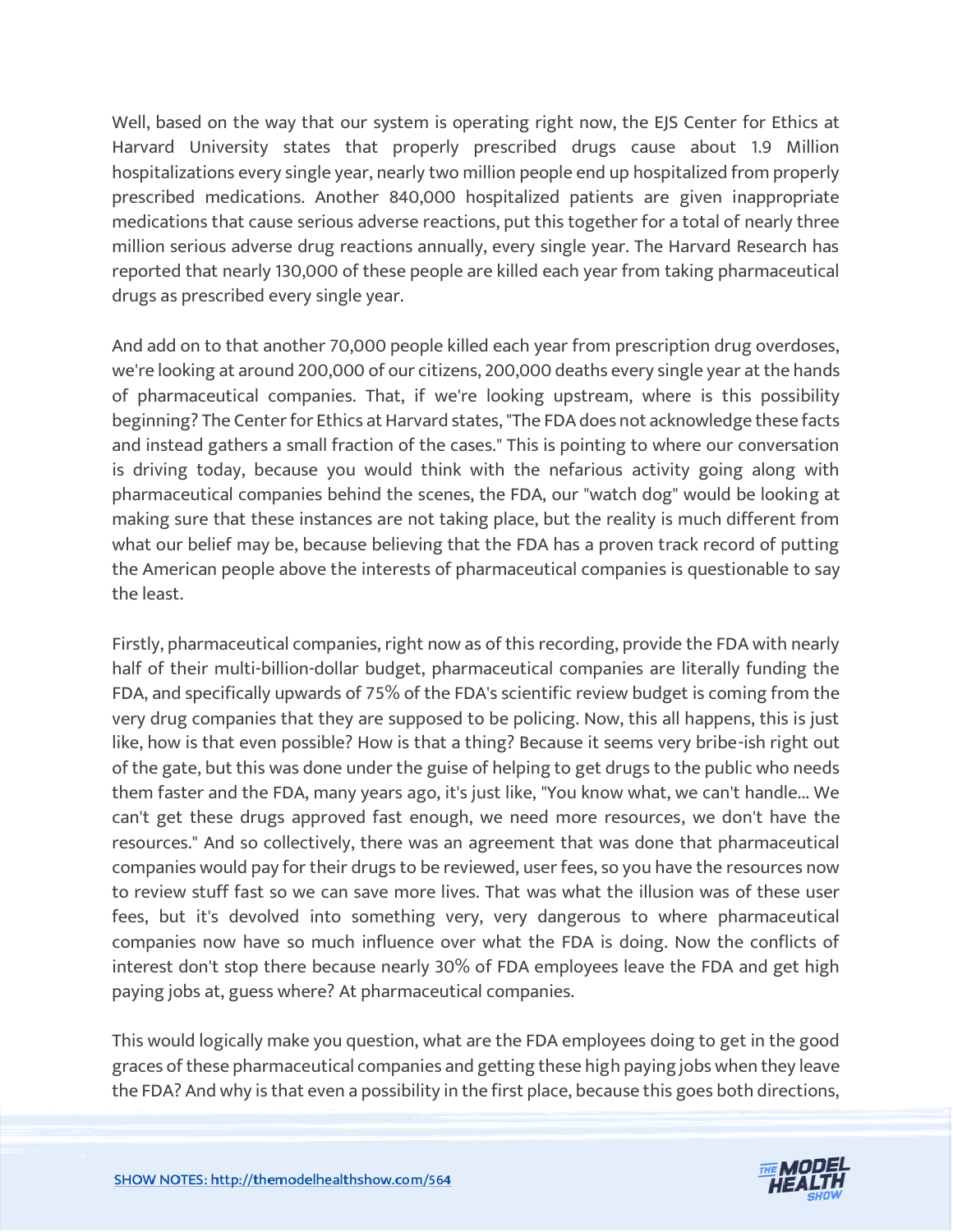many people who work for pharmaceutical companies leave and get jobs at the FDA. Just imagine all of the insider information that's getting passed around, you can't help it. If you have experience with a said drug company or with the FDA, you know how it works. Even the former FDA commissioner, the top office at the FDA, Scott Gottlieb, Left the FDA in 2019 and joined Pfizer. The top person at the FDA joined Pfizer just before the pandemic started.

Again, this revolving door goes both ways, and the fact that this exists, that this is even allowable is at the root of the issues that we're facing right now as a society and putting our trust into entities with a proven track record of nefarious activity, of literally crimes of killing our citizens. Now, the systemic conflicts of interest, the favor dealing, and the bribery don't stop there. We have more explicit examples of this. There's an approval board for physicians working at the FDA who are responsible for reviewing the drug companies' data for their drugs and to clear the drugs for approval if they choose to. So, there's a physician board who reviews the drugs that are submitted, who're reviewing the paperwork, because again, the FDA doesn't run the trials over to test, they don't go back and actually see, replicate things, is what this drug company telling me true? No. They just take their word for it. They take the drug companies word for it.

But this board of physicians in an analysis published in the Journal of Science found that nearly 40% of physician advisors on the FDA approval boards received payments from drug companies at some point after they approved a drug. Nearly 40% of the physicians on the review board for various drugs were then paid by pharmaceutical companies after the approval process of the drug was over. Now, this could have been from a competitor's drug, but more often than not, it was for that specific pharmaceutical company who's drug they were reviewing, at some point after the approval process, they got money directly, not to the FDA, but directly to the person on the FDA review board in the form of cash payments, in the form of grants, and this is documented to be thousands of dollars, hundreds of thousands of dollars, even millions of dollars, changing hands from a drug company to an FDA reviewer. Upwards of about 40% of physicians analyzing this study had partaking in this, and what this is called is post-Hoc payment.

So, this is after the fact. So that's what makes it legal or acceptable, like this isn't even hidden. "So let me go ahead and break you off for this... Let me slide you a little something, but not now, I'm not going to do this while the drug is up for review, six months from now you're going to get a check for \$100,000. We need you to pass this."

That's more like the scenario, but it can be framed differently because they're not currently working on that drug campaign. Now, what are the ramifications of this very sketchy FDA review process from drug companies, what is that resulting in? Well, just take a look at the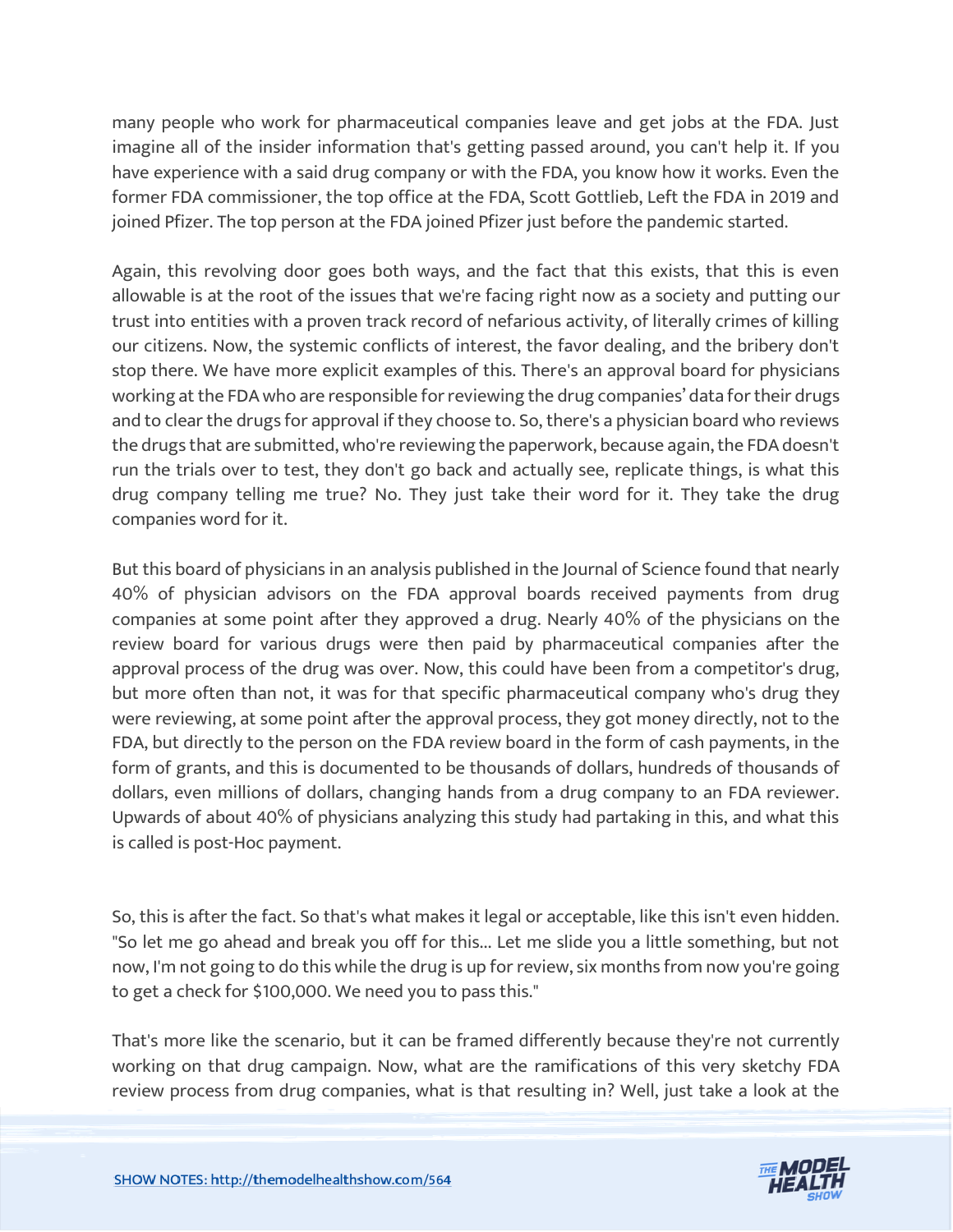opioid epidemic that's killed now, again, about half a million American citizens, take a look at these instances, again, this is where they get caught with Vioxx, for example and Merck. And Merck, you would think they intentionally misled the reporting of their data that resulted in upwards of 60,000 Americans being killed. Somebody would have went to jail, somebody... Massive fines that just breaks the company or whatever the case might be or them not being allowed to participate in providing drugs that are going to be consumed by the American people, especially after they killed upwards of 60,000 people, but that's not what happened.

They hit a fine, they got hit with the fine, they had the fixers come on, they brought onboard to frame things a certain way, and the thing is, we often don't even know the details of the crimes that they committed because of NDAs. A lot of stuff you can't even talk about, if you're involved in that litigation process, you don't really know how dirty it is, and this is part of the process. A 10-year analysis published in the Journal of the American Medical Association, "Track the negative safety events for FDA-approved drugs." The research has found that nearly onethird of the drugs approved by the FDA has some kind of safety event after reaching the market, one third. What's most alarming is that the average time from approval to the first post-market safety event being acknowledged is over four years later, it's unbelievable, it takes years of proof, years of proof for it to be acknowledged. The weight is on us as the people to prove that they're hurting us, the responsibility off tops is not on the pharmaceutical company, because the system is created in such a way that it allows for the rapid approval of drugs, the likes of which we've never seen before. If we're talking about our current vaccine campaign, we've never seen a formulation go to market and into people's bodies so quickly, ever.

And the question is, understanding the integrity of these pharmaceutical companies, what's the real outcome? And that's what we're going to be talking about next. Again, if you're listening to the audio version of this episode, go to themodelhealthshow.com/C19report, C19 report, so the letter C as in COVID, C19 report, and you'll get access to the exclusive video and also the report itself that's going to succinctly cover the information that we're about to dive into right now, because it's a big part of the conversation that is not being talked about, and I just really believe that you deserve to know this. This is not about taking sides, because as I mentioned, we have to keep a space open for these pharmaceutical companies to act in integrity, we have to open ourselves up to believe that that's possible, but we don't want to be ignorant. Again, if there's a repeated pattern of behavior, we have to use our good senses and proceed with extreme caution, because right now things can be framed a certain way even easier because of our state of divisiveness and our state of fear. And so, I'm wanting to bring everyone together under an energy of empowerment and education and really look at how can we learn from this and find a healthy way forward.

So, in looking at this current vaccine campaign that has really become another point of divisiveness in our culture, we need to really take a good look at the actual results and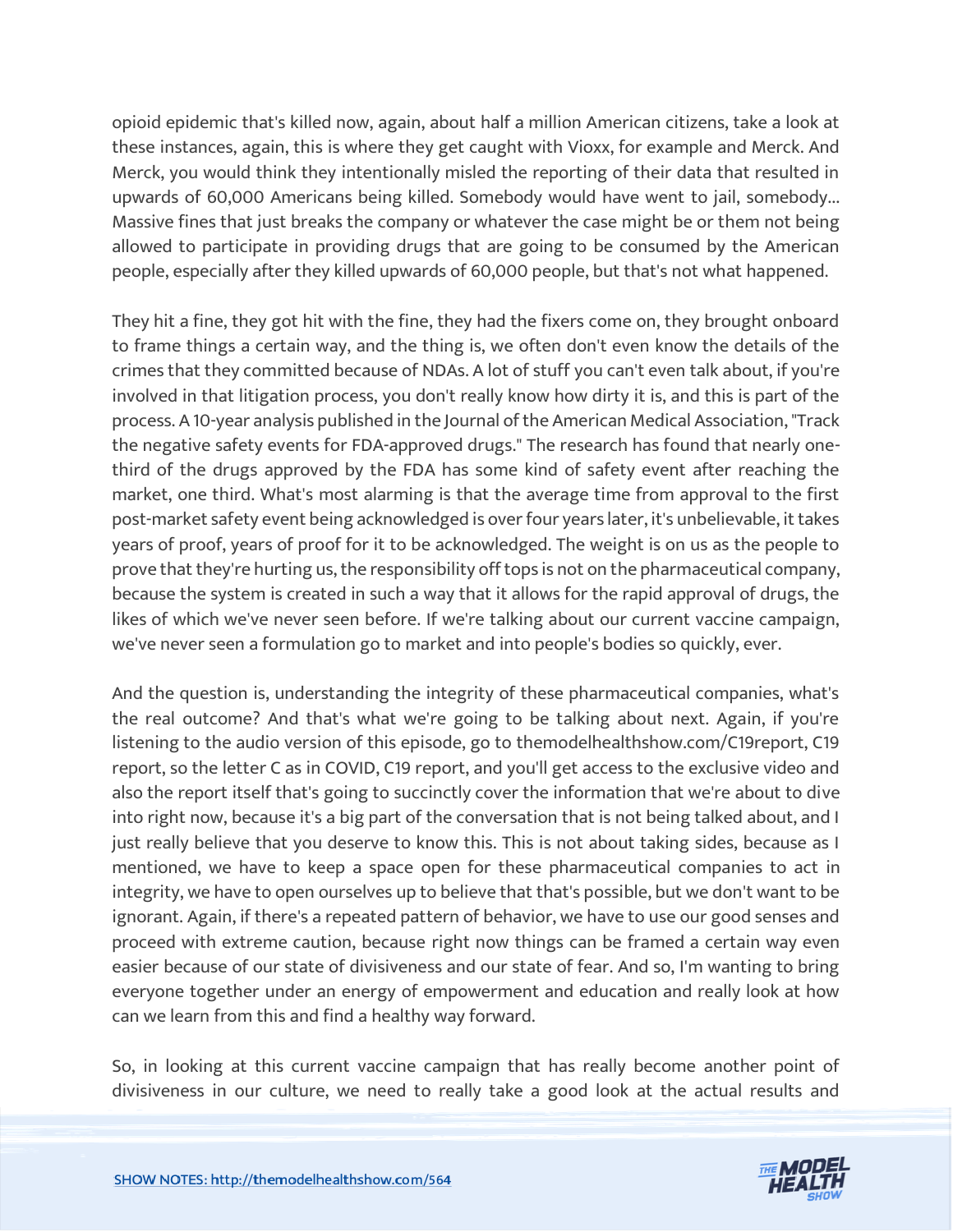acknowledge if there's benefit and if there is potential harm, or at least the framing of benefit, and potential harm. Now, the COVID-19 vaccines were promised to do three things; Number one, they were promised to stop the transmission of COVID-19, number two, they would promise to reduce the viral load in COVID-19 cases, and number three, they were promised to reduce severe symptoms associated with COVID-19. Now, a study published in the Journal of the American Medical Association is one of many demonstrating that COVID vaccines did not successfully stop the transmission of the disease, they failed to do what they were promised to do, while an analysis published in The Lancet is one of many demonstrating that COVID vaccines did not substantially reduce the viral load either, they were unsuccessful in that promise as well. Now, two of the three promised benefits of the vaccines were proven to be wrong, is it that far of a stretch to suspect that the third promise could be highly questionable too. If you received two lies with no apologies, why would you expect the third promise to be true?

Now, to elucidate the third promise, we're witnessing the use of the most unprovable metric to demonstrate effectiveness. So, what I'm talking about is, when someone is vaccinated and then gets COVID, we can test for that, and when someone is vaccinated and then experiences a high viral load, we can test for that, but when someone is vaccinated and gets COVID anyway, and then says, "at least the vaccine kept me out of the hospital," how could you possibly know that without testing? When someone says, "I got COVID after I was vaccinated but at least it kept me from getting hospitalized or dying," you can't go back in time and remove the shot from the person's arm and then see how their natural immune response would be with COVID versus the perceived vaccine-derived immune response. You can't compare the two. It's impossible.

And what... It's impossible. It's impossible, it's impossible. The belief when an individual says something like that is completely theoretical, and that's the truth. Now we're going to look at the data, the hospitalization data today in depth, but I want you to know on a person-to-person basis, when someone says something like that, they have no idea what their outcomes would have been if they weren't vaccinated, to believe, to think that this vaccine, I got really sick but at least I didn't die.

How do they know is completely theoretical, because what's far more likely is that they are one of the approximately nine out of 10 individuals who didn't have severe outcomes from COVID in the first place, this is lost in the conversation? Most people had mild to no symptoms at all since before the vaccines were even in existence. It's far more likely that the person was in that guild. Now they could have been in that small minority for sure, and then we can lean on, hey, this vaccine saved my life, or whatever the case might be, but it's omitting the fact that prior to the vaccines being in existence, most people, the vast majority, upwards of 90%, nine out of 10 people had moderate to no symptoms at all.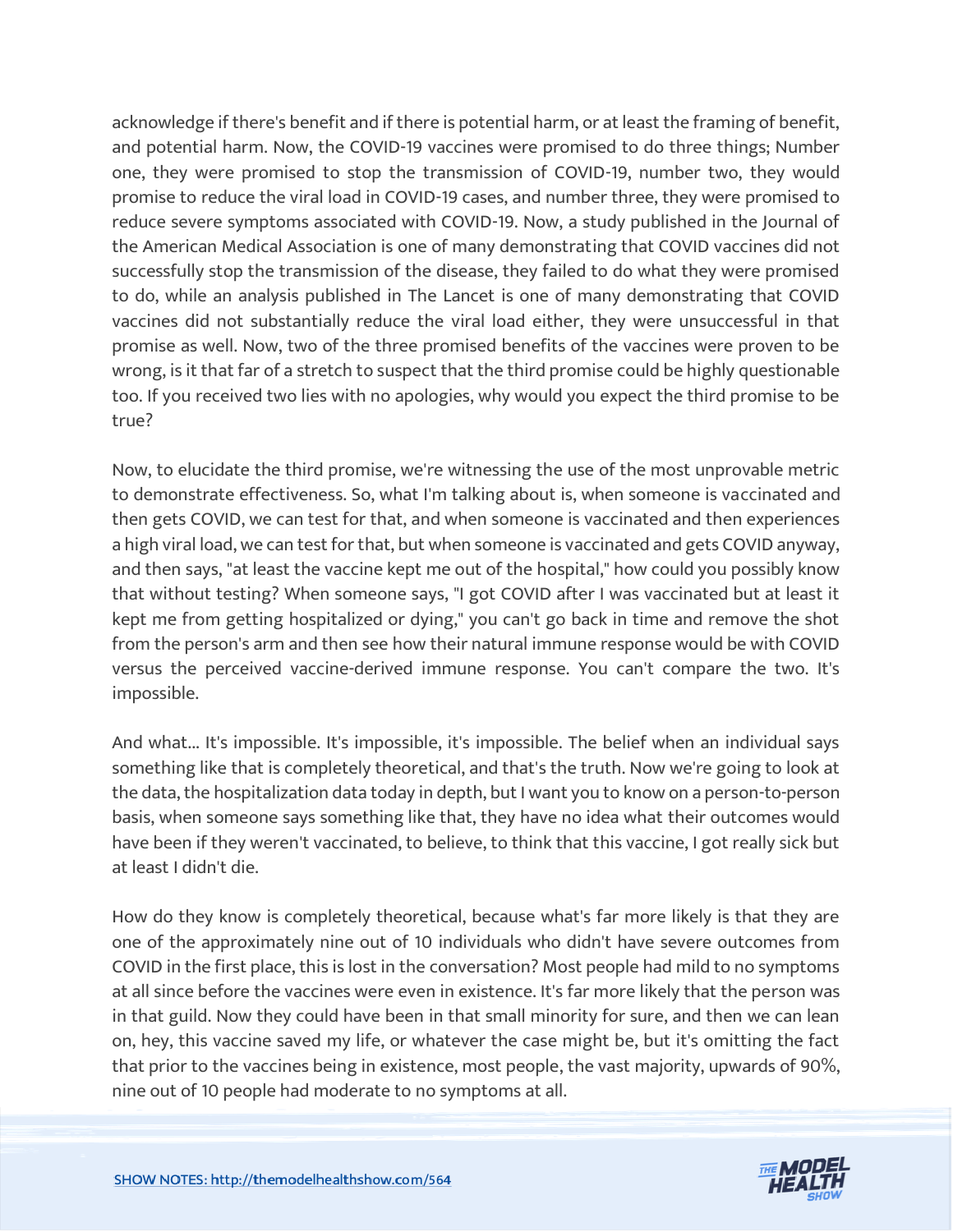And the person likely could have been in that, but illogically, the credit is given to the novel drug that failed to stop them from getting the disease in the first place. Now again, the credit goes to the drug based on a preconceived bias, a learned bias about what the drug is supposed to do, not based on it actually being provable beyond a reasonable doubt. Again, we can't test for it to see what the response would have been, versus we can test if somebody gets the vaccine, which was promised to stop transmission and then gets it anyway, so they get the disease anyways, we can test for that. It was promised to prevent high viral loads comparable to not be vaccinated, we can test for that, and again, that was proven to be inaccurate. So let me rephrase this statement more accurately for when somebody says, I got the vaccine and then I got COVID.

A matter of fact, a lot of the stories are, I got the two vaccines, then I got boosted, then I got COVID, and I got sick as hell, but at least I didn't die, that's the story for so many people, including the United States Surgeon General, as of this recording. As it is recording, double vax, boosted, got COVID, whole family. Now shout out, I hope everybody's good, as a matter of fact, he said everybody's good. But man, he said the same story, he had the same story, and we'll put it up for people to see, and he said he felt guilty because this is a common thread amongst our citizens, that it looks like you didn't do everything right and you still got COVID, like, "What did I do? Is this my fault?" He's portraying like, listen, I did everything right from my perspective, making sure that I'm adamant about wearing my mask, I'm double vaccinated and then I got boosted and we still got COVID anyways, and he's feeling guilty about it, but he also said, "Well, at least I didn't end up in the hospital." How the hell do you know that?

It's a completely theoretical statement. And I'm going to tell you this because this is our family here. His team reached out to me long ago before the pandemic kicked off to have him on the Model Health Show, because he had a book that was coming forward about what he deemed to be the number one epidemic in the United States, the number one health crisis, which was loneliness, being the number one health issue facing our citizens and the data he had was compelling. But you know, sometimes the universe wouldn't allow things that don't fit together, that are not resonate, so that didn't happen. I just... Stuff kind of just dissipated, never made that connection. They reached out multiple times, just didn't happen. If it's for the glitz and glamor, it's just like, "Oh, US Surgeon General, let me, you know, let me get his message out." I'm trying to find that congruency, I'm trying to find that... So, are you really about that life? Because he started to parrot a lot of things that were being said, loneliness is our number one epidemic, and now we're being mandated to stay away from other humans and his story disappeared. And then he eventually got the position back after this new presidency, he got back in this position as the US Surgeon General, because at that time he was...

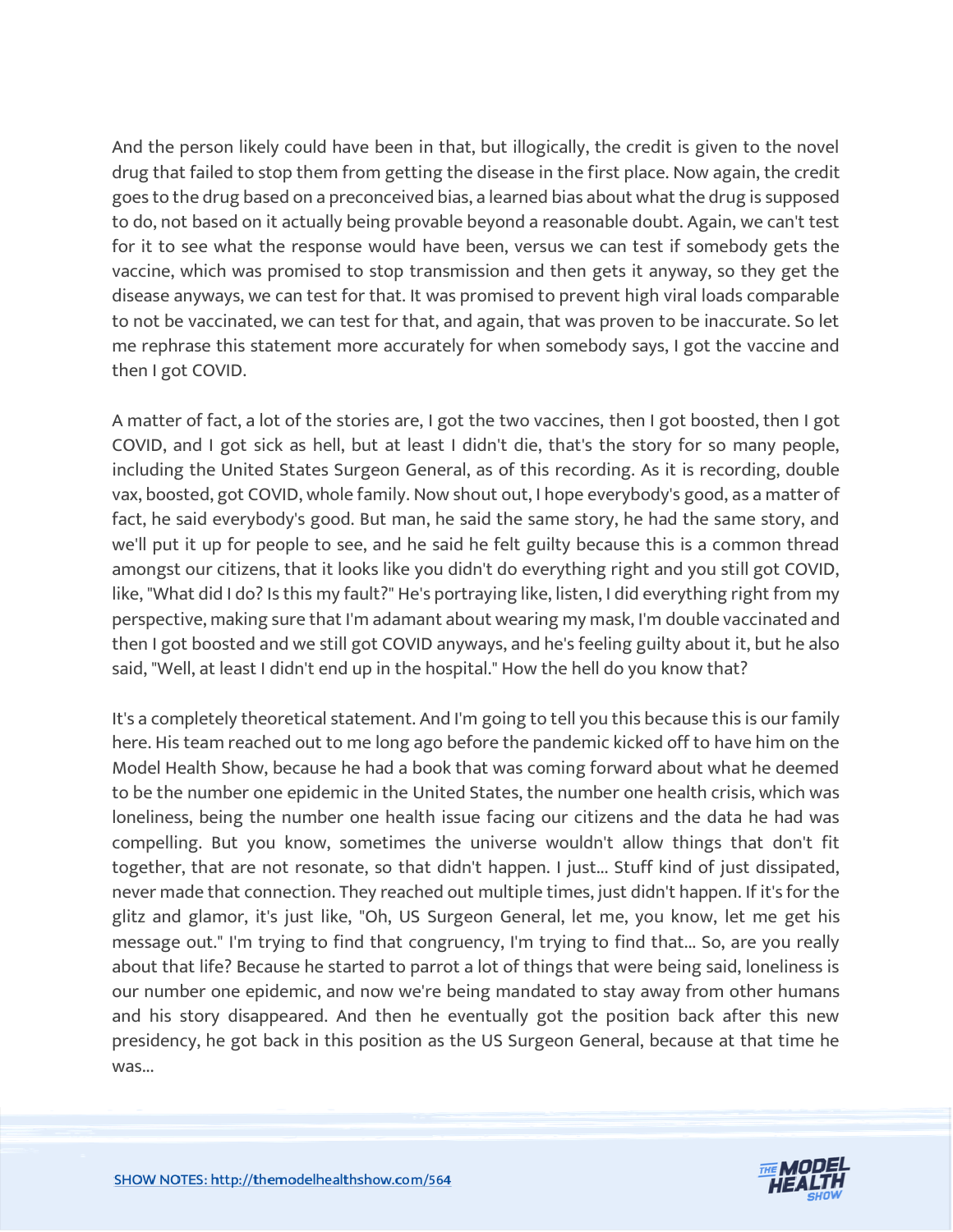He'd been transitioned out of that, and he was the former US Surgeon General. So I just want to say how common this occurrence is, I'm giving this big example, because this is somebody who is kind of in the spotlight, but also in my day-to-day life and yours as well, you probably know somebody, or it might be you, who vaccinated and then got COVID or vaccinated and boosted and then got COVID anyways, and many folks got very, very sick, even hospitalized, and we see the numbers shift from what the perceived metrics were, from what the perceived headlines were about who's actually having worse health outcomes, and again, we're going to talk about that today. Alright. So, this is what the statement would really be, "Listen, I got COVID after I was vaccinated, I.e., my vaccine didn't work, but at least it theoretically kept me from getting hospitalized or dying, because that's what the marketing told me, though, I don't have a time machine or an unvaccinated clone of mine to actually prove it." That's what the statement would really be, if it had a little bit more integrity in congruency based on reality and not a theory about what would have happened.

So, I want you to simply ask yourself a couple of logical questions.

Why is it that these vaccines don't stop transmission, they don't consistently reduce viral load, but yet they consistently reduce hospitalizations? And why do they reduce hospitalizations by enormous numbers predominantly in the United States and not in other notable countries with comprehensive data sets like Israel and the UK? Which we're going to cover today. Why is the US the outlier in hospitalizations? Now, these are very important questions for understanding whether at least one of the three vaccine promises are actually true and how our systems of analysis and reporting currently work. So, we're going to deconstruct the data by analyzing five specific points and deliver some much-needed helpful clarity for us as citizens, as a family, as a community moving forward. Now again, you'll have access to all these studies and a video walkthrough of everything we're covering and a shareable report that goes through all the data step by step at the modelhealthshow.com/C19report. Alright, now we're going to cover the data, the real-world data on what was framed as the pandemic of the unvaccinated. Number one, the causes of hospitalizations are not properly adjudicated and have not been since the onset of COVID, leading to rapid confounding factors in data collection and imprecise reporting. The proper reporting of the underlying reason for hospitalizations and death have been, a no more fitting of a description, a dumpster fire.

And it doesn't help that the data is solid by the fact that the United States population is so extraordinarily unhealthy. To put it in a sobering description, the United States is the most chronically diseased nation in the history of humanity. Here in the United States, approximately 250 millions of our citizens are overweight or obese, over 45% of our citizens are clinically obese right now, and this was actually prior to COVID. And the massive jump that has taken place since then in obesity rates coming from the CDC looking at obesity rates in children, let alone adults in children, children who are moderately obese, their annual weight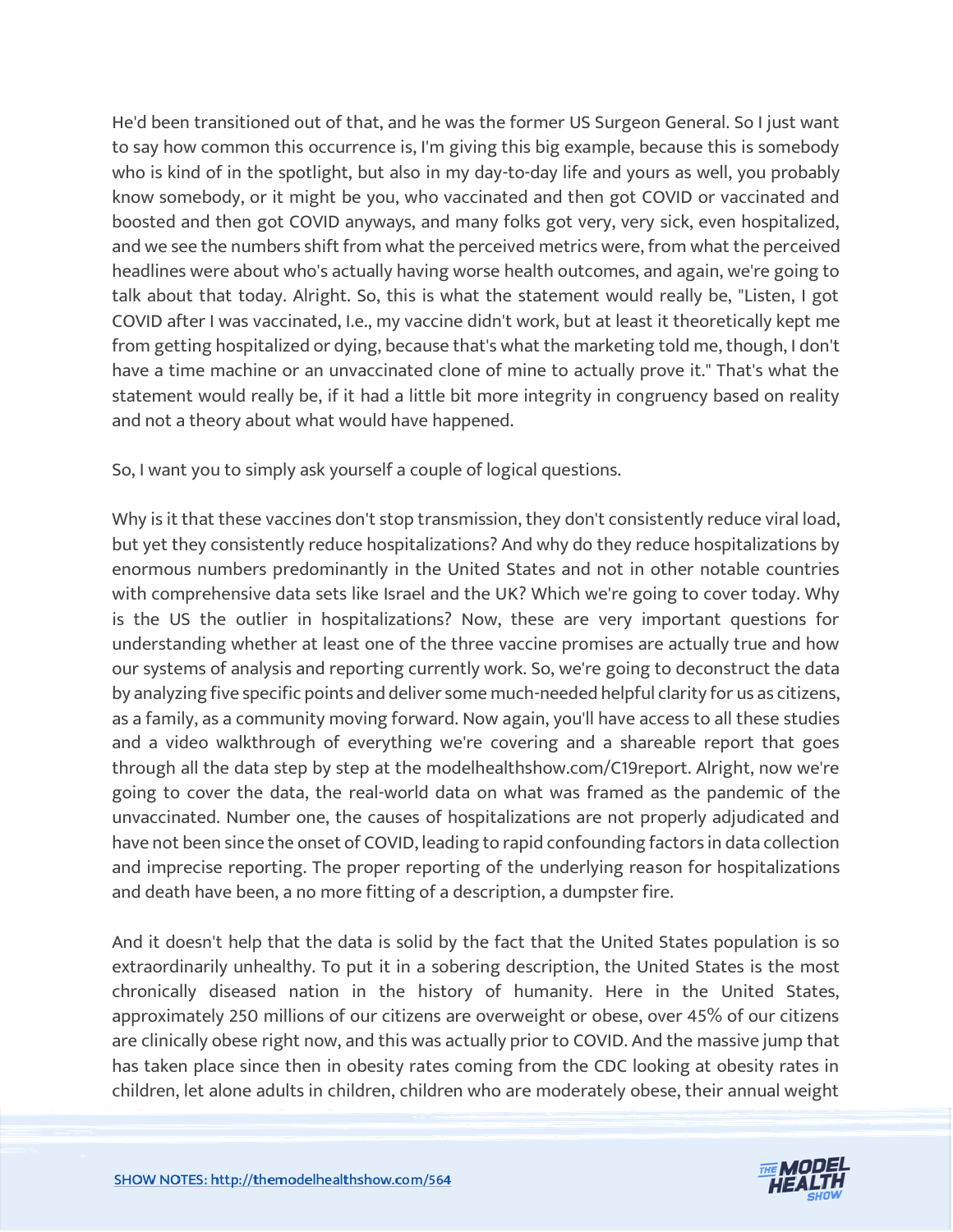gain during COVID, during the shutdowns and their analysis nearly doubled. If their annual weight gain was, say six pounds, it doubled to 12 pounds. So, to say that COVID has assisted in us reaching that 50% of our society being clinically obese mark, it's not a stretch by any means. So that's specifically with obesity. Why does this matter? Obesity is related to about nine of the 10 leading causes of death in United States, overall, most years. It's a huge underlying risk factor for so many issues ranging from heart disease to cancer, to liver disease and the like.

In addition, as we mentioned earlier, 130 million, approximately 130 million Americans are diabetic or pre-diabetic right now, 70 million American citizens have digestive diseases, 60% of the population has some degree of heart disease right now, and in addition, we've had skyrocketing rates of cancers, of autoimmune diseases, about 50 million Americans, upwards of 50 million Americans now have autoimmune conditions that were once rare, extremely rare, and we have so many new conditions that have never even been seen before. So again, to hear this data, there really isn't a word to describe how troubling this all is. Now, there are a whole host of reasons why these matters, from our decaying quality of life, to our exploding economic burden because the United States healthcare System is a \$4 Trillion a year suck on our citizens, \$4 Trillion a year goes into US healthcare, and yet we are the sickest nation in the world by far. We spend the most money by far and we're the sickest by far, something isn't adding up. If we're spending the most, shouldn't we be getting the most benefit? Just trying to be logical. But why these matters in the context of COVID was highlighted in an analysis of over 800 US hospitals and over 540,000 COVID-19 patients, this was published by the CDC.

The report found that obesity is the number one risk factor for death from COVID, the number one risk factor. Again, we were talking about our issues with obesity being an underlying risk factor for death from chronic diseases, but also infectious diseases, and we've done classes specifically dedicated to this issue, we put for you in the show notes, looking at the connection between obesity, why? What are the underlying mechanisms that enable obesity to be such a huge risk factor for dying from COVID-19? But the second leading risk factor in their analysis, risk factor for death from COVID-19 was anxiety and fear-related disorders. Now, this one again is a very complex issue to navigate, we've done a masterclass on this one as well, but this one points to our tragic state of mental health, while the third leading risk factor for death from COVID-19 in the report, again, over 540,000 COVID-19 patients, third leading risk factor for death was diabetes and its related complications.

Now, our gumbo of deadly, predominantly lifestyle-related diseases makes accurate reporting for causes of death and hospitalizations an absolute nightmare. According to the CDC, nearly 95% of the people who died with a reported COVID-19 infection had an average of four preexisting chronic diseases and/or co-morbidities. Four, not one, not two, not three but four. Nearly 95% of people who had COVID-19 on their death certificate, with the super majority of reported deaths being from a population of remarkably sick people with other deadly issues

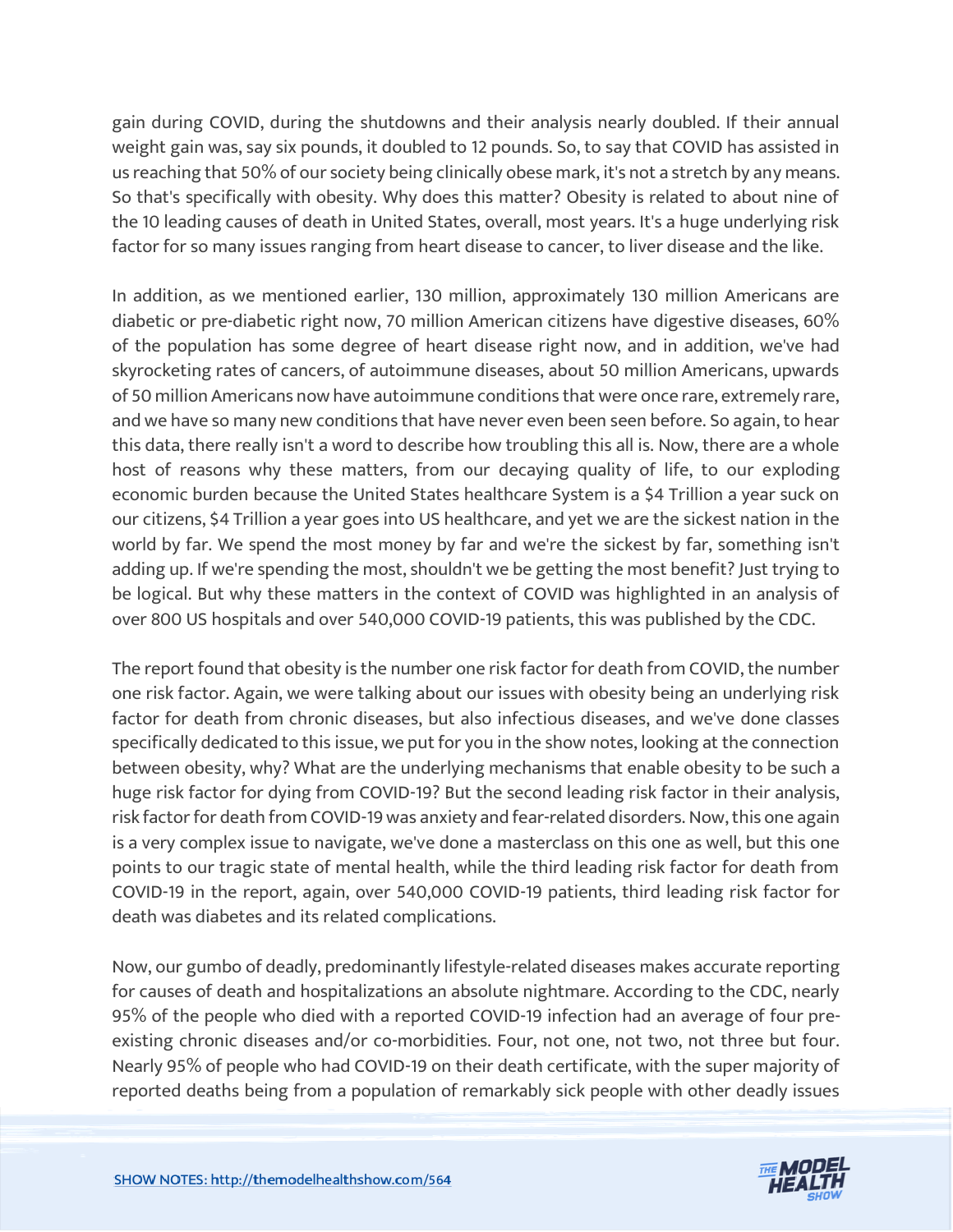besides COVID-19, it will inherently spark a clumsy debate about the causes of death and about how serious COVID really is. Part of the glaring issue, and this has become such a divisive issue, is the polarity that's taken place between people who believe COVID-19 isn't a big issue and people who believe that COVID-19 is the only issue. That's what's taken place. This polarity has made a logic and rationality that exists in the middle so difficult for us to discuss and to get out to the citizens who really need it.

It should never be an issue of whether COVID-19 is real or not, it's an issue of accurately studying and determining whether COVID is the actual reason for the hospitalization and poor outcomes or not, this has been challenging since the very beginning. Literally at the very beginning, I was talking about this issue because I'm talking with epidemiologists, I'm talking with my network, my colleagues who work in hospitals, I was getting the data. And here's the thing, now, even Dr. Anthony Fauci, the head of the NIH and the person was really taken the lead on the coronavirus task force, him, as well as other health officials are now coming forward to call for clarity on someone being hospitalized for another reason but happening to have COVID versus someone who was hospitalized because of COVID.

Dr. Anthony Fauci: But the other important thing is that if you look at the children who are hospitalized, many of them are hospitalized with COVID as opposed to because of COVID, and what we mean by that, if a child goes in the hospital, they automatically get tested for COVID and they get counted as a COVID hospitalized individual, when in fact they may go in for a broken leg or appendicitis or something like that, so it's over-counting the number of children who are, "hospitalized with COVID," as opposed to because of COVID.

Now, what he's saying is not new, it's just new to most people, it's been almost two years, and he's saying this, he's admitting to this issue of confounding factors in the data collection of why people are actually being hospitalized in the first place, keeping in mind that nearly nine out of 10 people who've contracted COVID had moderate to no symptoms at all, it's a huge population majority of people who will be carrying COVID at any given time and potentially seeking medical attention for an unrelated issue because our largely unhealthy society that we're existing in, a vaccine does not change the fact that accurate reporting has been unreliable since the very beginning, at best unreliable and at worst, nefarious. Now, this leads us to number two, and number two is looking at the fact that since the beginning of the vaccine campaign, under the false premise that vaccine stopped the transmission of COVID-19, which was stated by everyone from the head of the CDC itself, Dr. Rochelle Walensky...

Dr. Rochelle Walensky: Our data from the CDC today suggest that vaccinated people do not carry the virus, don't get sick and that... It's not just in the clinical trials but it's also in real world data.

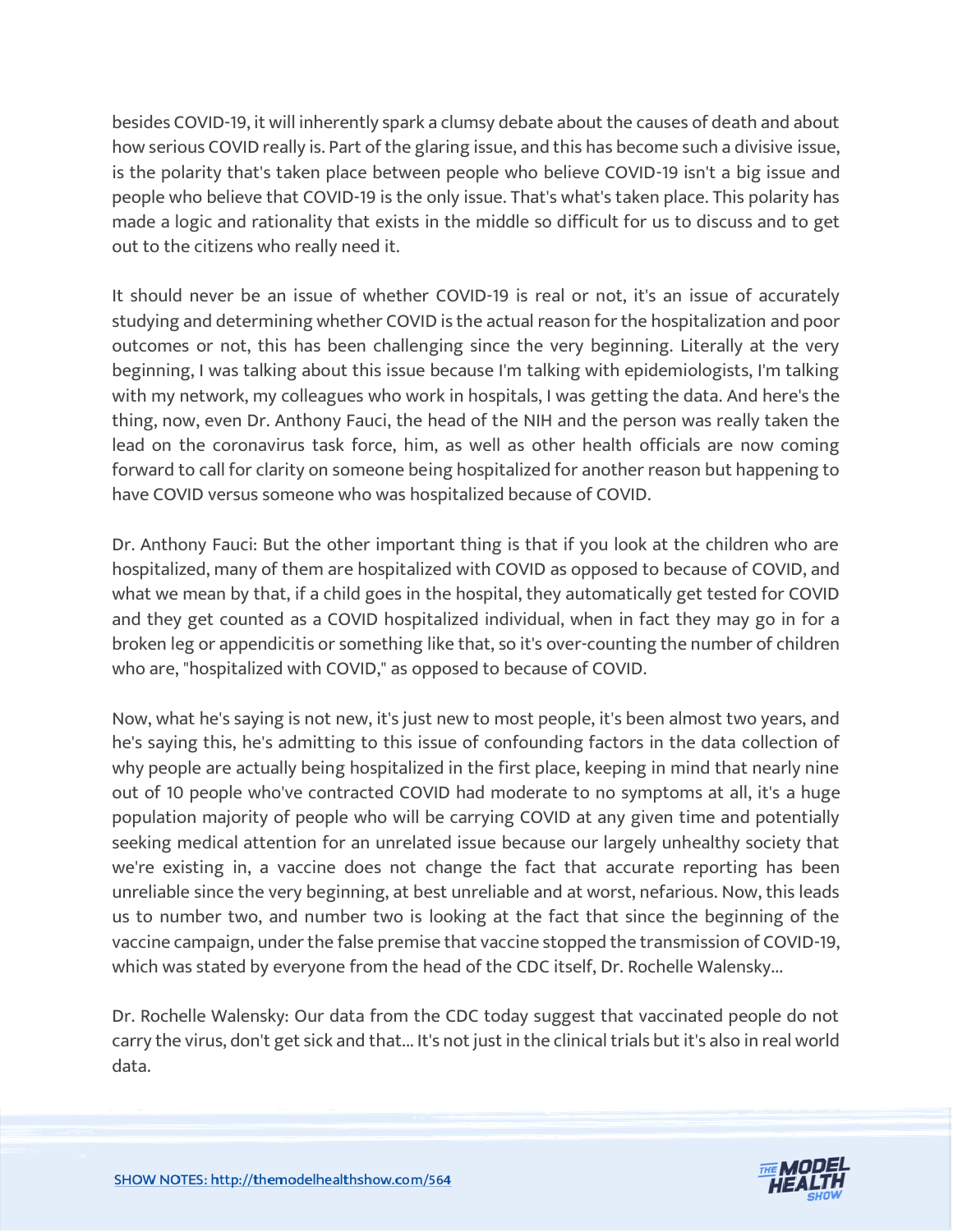To the President of the United States.

President Joe Biden: The various shots that people are getting now cover that, you're okay, you're not going to get COVID if you have these vaccinations.

The very entities, the very figures that people are looking towards for guidance in this make these statements, these literally inaccurate, literally false, which would be misinformation, if it was tagged appropriately, for them to say that the vaccines stop transmission of the virus, but that's not what happened. What did happen was that that belief was then parroted incessantly by the media until it became accepted as truth, and it happened very quickly. The enforcement has been, since that, to test the unvaccinated and not the vaccinated, as it is the unvaccinated who are the real threat. When looking at whether or not there was a pandemic of the unvaccinated, we have to look at the issues around testing itself. A common requirement has been to quote, "Show your vaccine card or proof of a negative test" in order to work, to go to school and to attend events and so much more in our society. For instance, this was the requirement to attend the Super Bowl this year here in Los Angeles, while we are under a state of emergency by the way, there was a... Getting tens of thousands of fans in the building, unmasked, screaming their face off, drinking beer, eating wieners, having a good time.

I'm not against a good time, but the fact is the next day children had to sit in school with a mask on their face for seven hours just to get an education under the same state of emergency, and the rules are not applying equally to everyone, but that's neither here nor there because the fact is the requirement for individuals to attend the Super Bowl was to show your vaccine card or a negative test, never mind the fact that vaccinated individuals can carry and spread COVID just as easily, and at the stadium they actually had, of course, testing sites that said, quote, "Free testing on site in front." Now, it's not going to be the people who have a vaccine card, it's the unvaccinated folks who are getting tested. Healthcare and social systems suddenly pushed for lots of testing of unvaccinated citizens, the ones who need to provide proof that they're not a threat while simultaneously allowing vaccinated individuals to refrain from testing. In fact, the CDC thought so little of the growing number of breakthrough infections in vaccinated individuals that they openly shared they would no longer monitor COVID cases in the majority of vaccinated people.

Again, you can see this report for yourself, they stated, "The CDC transitioned from monitoring all reported COVID-19 vaccine breakthrough infections to investigating only those among patients who are hospitalized or die." This is simply not appropriate from a logical data collection perspective, because nearly nine out of 10 COVID cases are mild or asymptomatic in vaccinated individuals, which is nearly the same as a general population prior to the vaccines being in existence, by the way, I don't want you to forget that, but since they declared that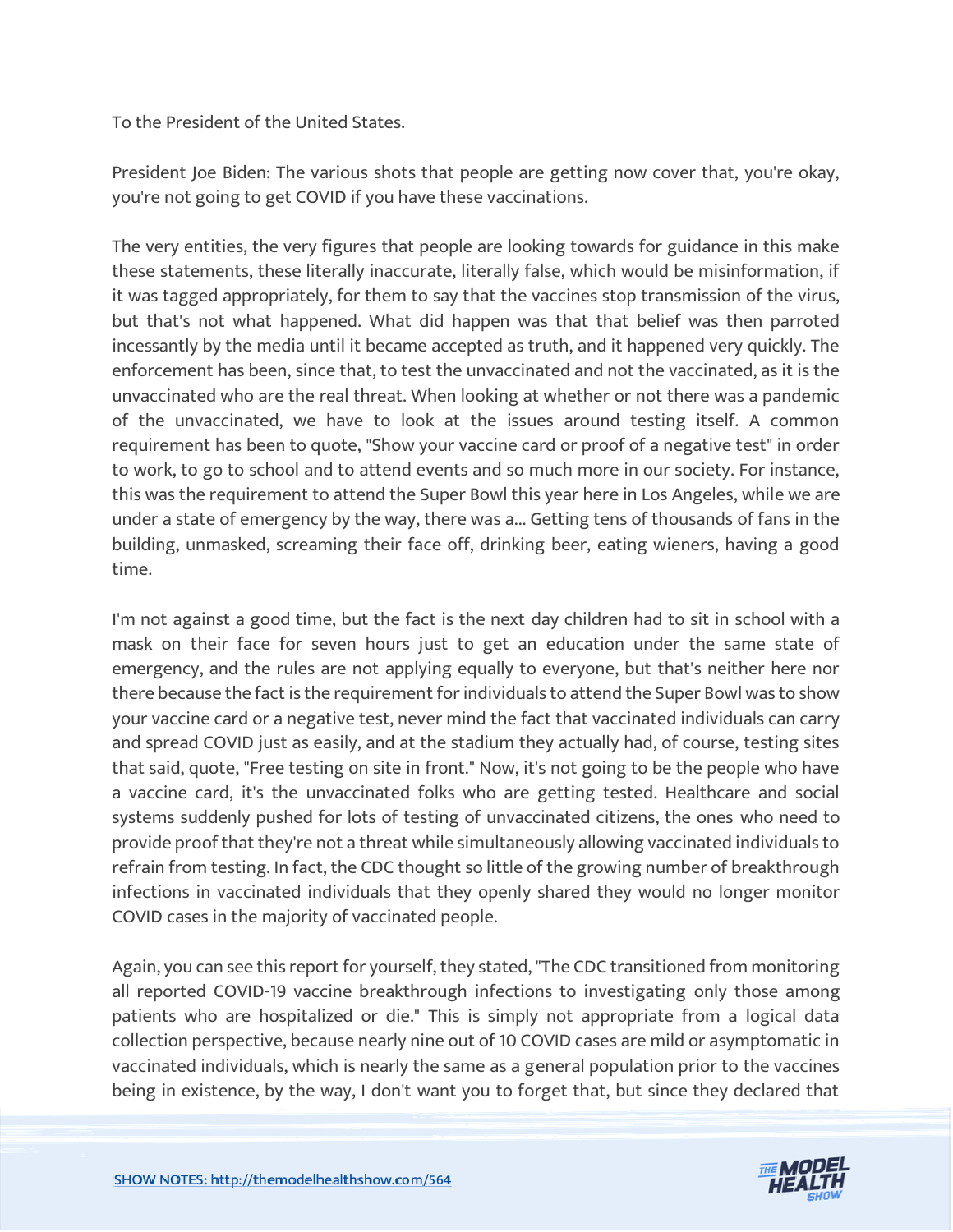they would no longer monitor these breakthrough infections, we have no idea how much our vaccinated population contributed to the continued progression of the pandemic. Now to add injury to insult, they also note in the report that, "The number of reported COVID-19 vaccine breakthrough cases is likely a substantial under-count of all SARS-CoV-2 infections among fully vaccinated persons." Alright. So again, they're saying the number that we have is likely a substantial under-count of people who are vaccinated but getting COVID anyways, but yet they're outwardly saying they're not going to look into it further. They also noted that vaccinated people likely, "Might not seek testing." Why do you think that is?

It's the programming, which furthers my point of lacking urgency for vaccinated persons to be tested equally. Now to further befuddle the data and to have more ingrained discouragement for vaccinated folks to get tested or to talk about the fact that they are vaccinated, if they happen to end up hospitalized, is the fact that the program belief is, once you're vaccinated, if you get sick, you're protected from COVID, especially early on, in their early data when there was a pandemic of the unvaccinated, a proposed pandemic of the unvaccinated, people who are vaccinated, they then end up getting sick because that's going to be a side effect from the vaccine, could be, or it's going to be something else, anything other than COVID. The flu might surprisingly make a comeback. Alright, the flu is out here acting like Robert Downey Jr, after all the trouble he was going through in his life, coming back, and becoming Ironman. Flu's coming back. Alright, there's even headlines reporting the flu is back. One of them was from ABC News, such respected media organization, that's a little tongue in cheek there. But the headline reads that, "Flu is making a comeback in US after an unusual year off." I didn't know flus could do that.

It is like, "You know what, I'm just going to take some time off. I heard COVID was out here on the streets, I don't want to catch COVID." You don't want the flu to catch COVID, that would be crazy. So, carrying this ingrained belief that, I'm vaccinated, if I get sick, it's due to the vaccine, not COVID, no need to worry, discouragement from testing, and/or, even after my post-vaccine window when I'm "fully vaccinated" not realizing the severity early on when there was "a pandemic of the unvaccinated," that I'm protected. That's what the head of the CDC told me, can't be COVID. No big deal. My attention is somewhere else. Even if I get really sick and I got to go into the hospital, and there's not systematic testing, which we'll talk about in the moment, that's equal, people are going to have a preconceived notion, of course, that dissuades them, as the CDC mentioned, many folks are going to, who are vaccinated, "Might not seek testing" and they're saying this because they understand human psychology. Now unfortunately, this false belief that ripped through our society that these vaccines would stop transmission will inherently take place and be picked up, and it was parroted by our healthcare professionals. And the inconsistencies in testing as a result, in testing and reporting, are staggering, and we're going to get to this in number four.

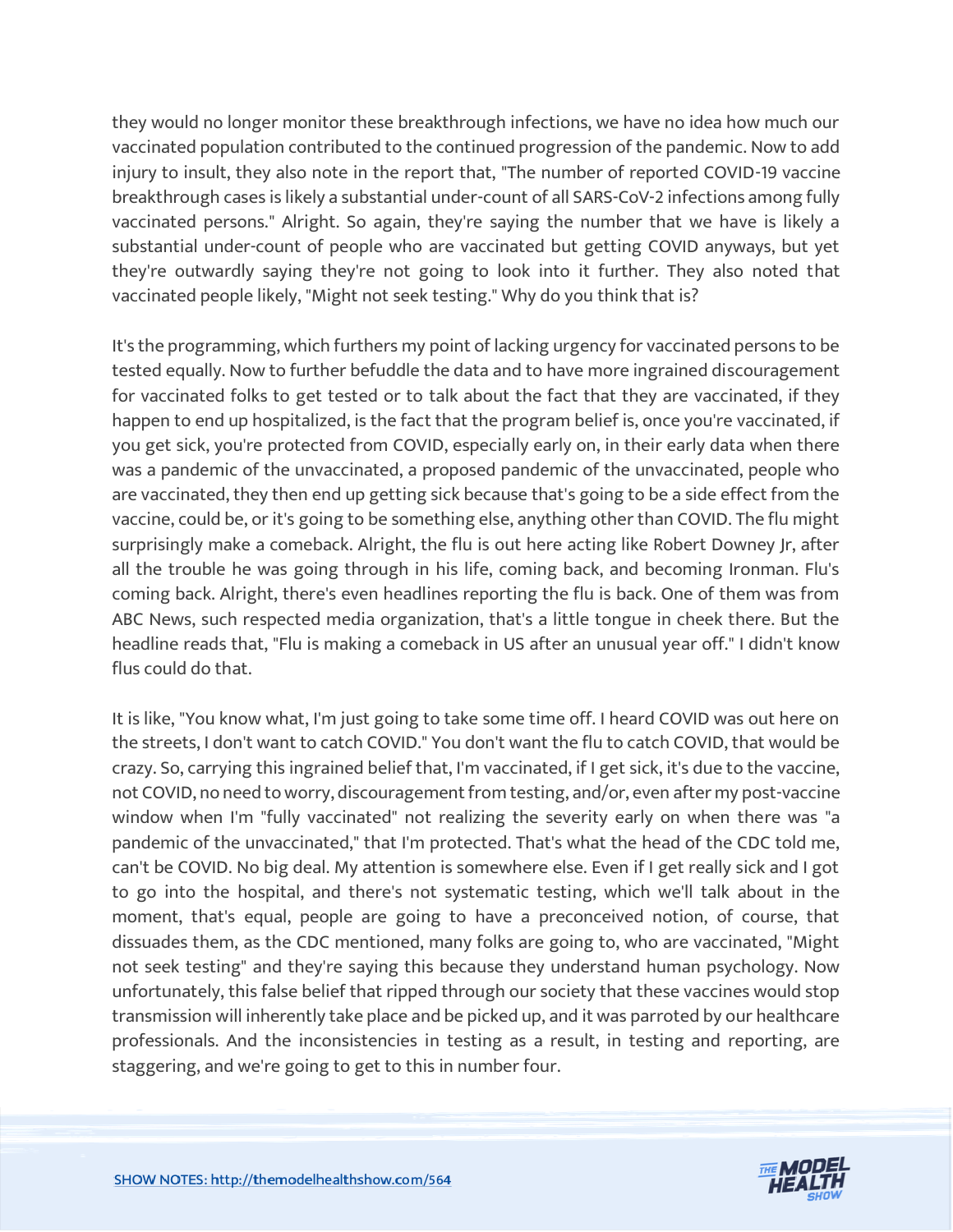Alright, we're in number two, we're going to wrap up number two here in a moment, but please understand, this is a belief system that has pressed for more testing, unequal testing of the unvaccinated versus the vaccinated and creating a huge disparity in what's actually getting reported to the public, Now the Achilles heel that I want you to know about moving forward so again, we don't make this mistake again as a society, is based on the fact that when we reach the hospital setting, the reporting system is incredibly unreliable because of this black or white distinction of vaccinated or unvaccinated/unknown. Many data sets are not denoting a clear vaccination status, in fact, the way the notes are written in a non-systemic way, across various hospital settings creates another troubling confounding factor. In a recent study conducted by researchers at the FDA, and they work with other researchers including operatives that IBM to create an algorithm that clarifies records from hospital notes to better discern vaccine status and adverse events, the analysis uncovered a 16.8% increase in the identification of vaccine administrations compared to using structured data alone.

This means that there should have been 16.8% more hospitalizations that were counted as vaccinated and 16.8% less hospitalizations counted as unvaccinated or unknown. This is more than a 33% shift from the numbers that were reported. This is not okay. They were spouting off 99% of the people hospitalized are unvaccinated, 99% of the people dying are unvaccinated, just this one analysis, looking at the data with a little bit more clarity and a little bit less bias, just putting in a more systemic reporting system. This one step alone helped to clarify the data, and again, shifting the numbers to be very different from what they were being reported as early on. In many ways, our current systems have created uneven, unreliable testing and outcome data, and that leads us to the most important discernment in this analysis today.

Number three, all of the data showing that these vaccines that don't stop transmission and that don't reduce viral load are somehow magically reducing hospitalizations and death are based on observational data. Observational data cannot denote causation, it denotes correlation, but it cannot denote causation, it cannot tell you whether or not a vaccine caused the person to not be hospitalized or to be hospitalized from observational data, that's not how observational data works. It does not confirm causation. By its very nature, observational data is subject to an enormous amount of biases and confounding factors, so the data that you're hearing, when you hear the headlines, pandemic of the unvaccinated, 99% of people who are being hospitalized are unvaccinated, this is observational data, does not show causation or lack of causation, it does not confirm that, and this should never be used. This is a basic scientific tenet to globally inform healthcare policy and the education of the public.

Dr. Anthony Fauci: Again, this is a very basic scientific tenet that seems to be completely abandoned in the scenario, and not only that, observational data that does not confirm causation has been propped up as unquestionable fact, it's been propped up as if it's infallible,

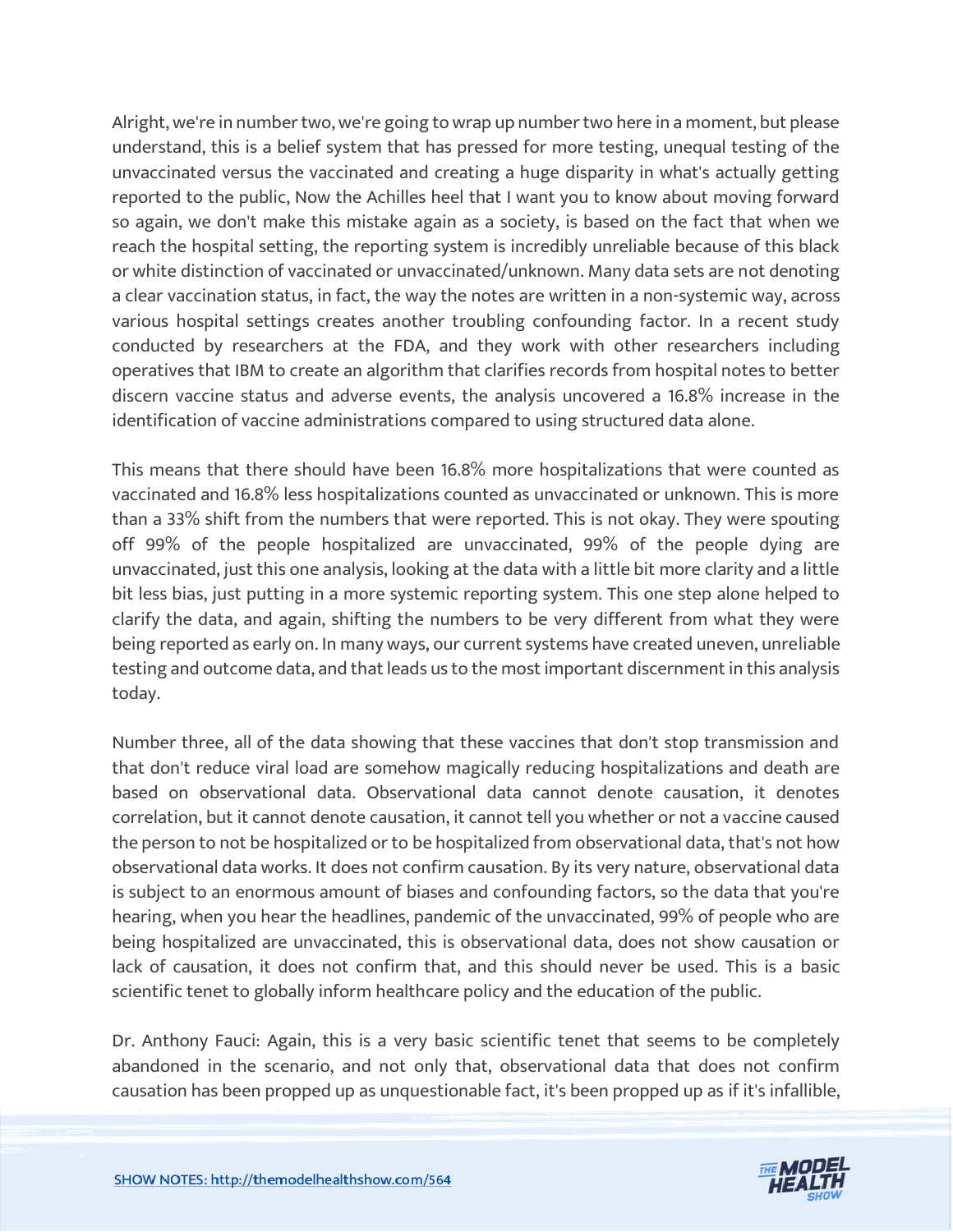perfect data. This is the truth, anybody that says something other than this, it's fake news, its misinformation, when in reality we've got the head of the United States, we've got the head of the CDC on tape, on tape, saying that these vaccines stopped the transmission of COVID-19. What do we call that? When these folks do that, what do we call that? Where is the fact check on that? Now, I want to be clear, we cannot make this a political issue, let's not get into that. Right Wing, Left Wing, let's not talk about wings, it's the same bird. Remember, it's the same bird. Alright, now we want to keep this on the basis of science and of fact and of the data that we actually have, and we know that these individuals with their own mouths said a lie, they said a fibber, but it's not that they were necessarily intentionally doing that thing, but they informed a very susceptible public who was just looking for a solution with information that was blatantly false and they did not acknowledge it.

They did not apologize, they didn't say, "Hey, we got it wrong, they just kept doubling down on the stupidity." Alright. And the goal posts keep moving. "Oh, we were wrong about transmission, but viral load." "Oh, we were wrong about transmission and viral load, but hospitalization." Alright, so we've got two promises to our citizens that were blatantly wrong, and we're expected to believe the third just because. Alright. Now, again, if we analyze the data from an unbiased perspective and look at everything in its wholeness, that's what we should be doing to get a proper risk benefit analysis, this is not to say that this particular vaccine campaign can't reduce hospitalizations and death. It does not say that, but the way that the numbers have been skewed, the story is very different from the one that we were inundated with, the one that created so much more divisiveness with our citizens, and this very black or white thing, you're either one of us or you're one of them. Now the gold standard, again this was based on observational data, what's informing our healthcare policy, educating our citizens about outcomes and who's actually having poor outcomes is based on observational data.

Not appropriate to be an infallible act and to approach it that way. A randomized placebo control trial is considered to be the gold standard for drug testing, including vaccine testing, it's where you have a specific treatment, in this case, a vaccine, and you monitor for a specific outcome, and in this case, it would be a reduction in hospitalization and severe outcomes. To get the emergency use authorization approved for these novel vaccines, let's use Pfizer and Moderna's mRNA technology for this instance, the drug company submitted their actual randomized placebo controlled clinical trial data, so obviously the question would be, how did the vaccines actually perform under stricter conditions that eliminate biases? Did the vaccine significantly reduce the risk of hospitalizations and death? Absolutely not, absolutely not and you're about to find out how it was misconstrued. And this leads us to the important difference between socially accepted soundbites from health officials and the media, even if they're not intentionally trying to be deceptive, by the way, the difference between that, and a real

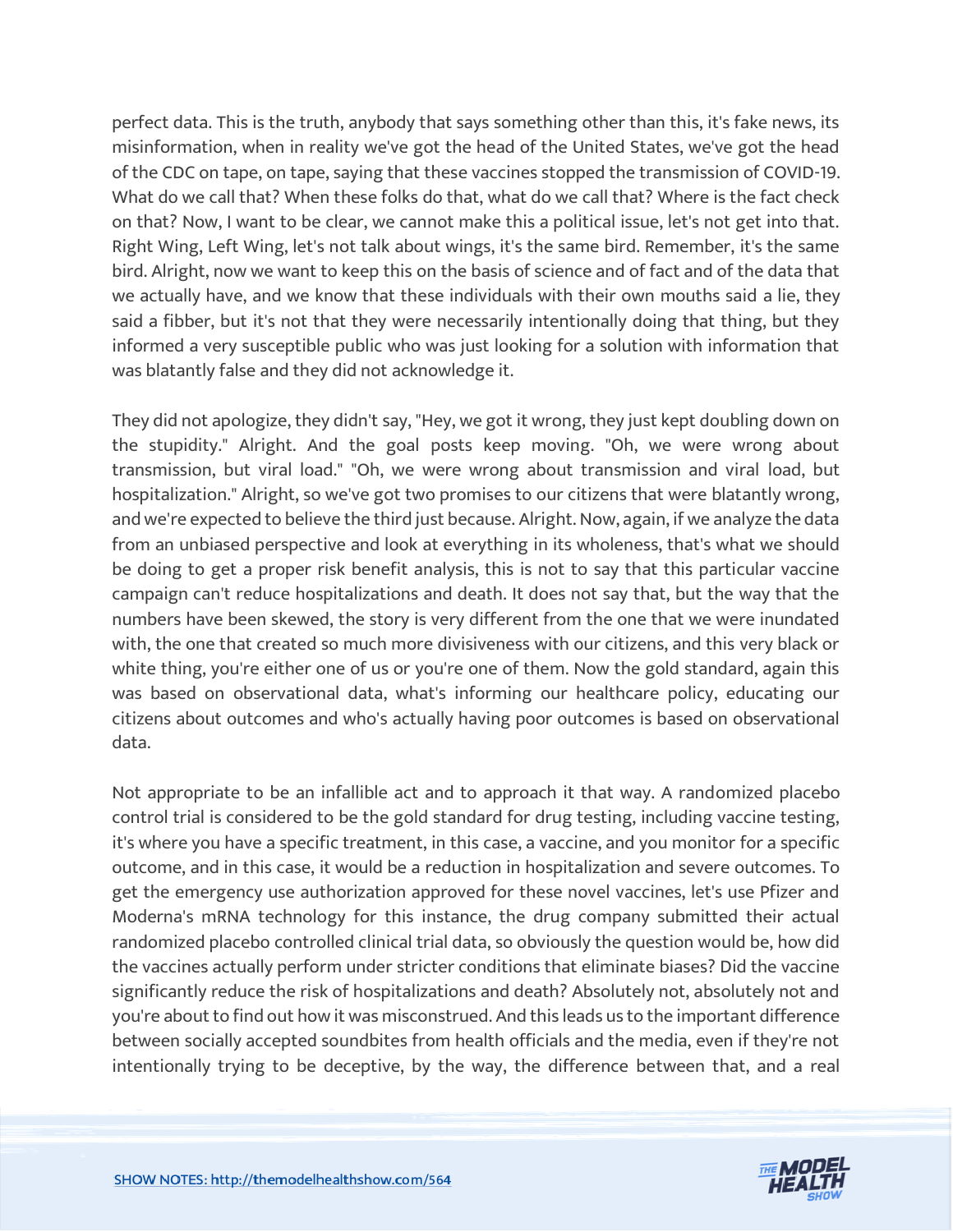analysis of clinical trial data, because when the mRNA vaccine campaigns began, the promise of a 95% effectiveness was being touted to our citizens without context.

The 95% effectiveness and 94% effectiveness of the Pfizer and Moderna vaccines respectively were the perceived relative risk reduction in the clinical trials. The relative risk reduction can function as a comparative clinical figure that compares one group to another, for example, it's helpful, especially in a clinical context, but the relative risk reduction does not denote the reduced risk for an individual in the real world. The true effectiveness of a treatment for you as an individual in the real world would be denoted by the absolute risk reduction. The absolute risk reduction is well established to be the most useful and appropriate way of presenting research results. Multiple papers, published papers, demonstrate and denote this, and again, we'll put a resource for you, this is well-known and this is why for me, it's like, this is basic stuff, especially, again, the absolute risk reduction is the most useful and appropriate way of presenting research results, especially for the general public who have no experience in discerning the difference in clinical trial outcomes, and as detailed in this analysis of the mRNA vaccine trials published in March 2021 in Medicina, a peer-reviewed journal, "The absence of reported absolute risk reduction in COVID-19 vaccine clinical trials can lead to outcome reporting bias that affects the interpretation of vaccine efficacy."

So, what was the absolute risk reduction of the mRNA vaccines found to be in the clinical trials? In other words, what would be the effectiveness of the vaccines to protect you as an individual in the real world? Well, the absolute risk reduction of the Pfizer vaccine wasn't 95%, it wasn't 50%, it wasn't even 10%. It wasn't even 1%.

The absolute risk reduction offered to you by the Pfizer vaccine was an unimpressive 0.7%. The absolute risk reduction for the Moderna vaccine wasn't much better at a 1.1% risk reduction for you in the real world. This was far different from the lofty 94% effectiveness that was being promoted far and wide, but this is just a thing. It's not that the 94% effectiveness was a lie, it was the relative risk reduction found in their clinical trial data, but presenting that number to the public and policy makers without context is the problem. It's misleading to omit what a person's individual risk reduction would be if they rolled up their sleeve to get this new formulation injected into their body. What if the news anchors and health officials were to look right into the camera and say, "You can look forward to a less than 1% risk reduction from the new Pfizer vaccine, and you can look forward to a 1.1% risk reduction for you in the real world with the new Moderna vaccine," it would obviously not inspire many people to run out and get vaccinated, and at minimum it will likely inspire a lot more healthy skepticism and inquiry.

Now, this leads us to a really important and overlooked aspect of the clinical trial data and accurate data collection, because when you hear that the vaccines were offering a 95% effectiveness, it was a 95% effectiveness to do what exactly? It might be assumed that the

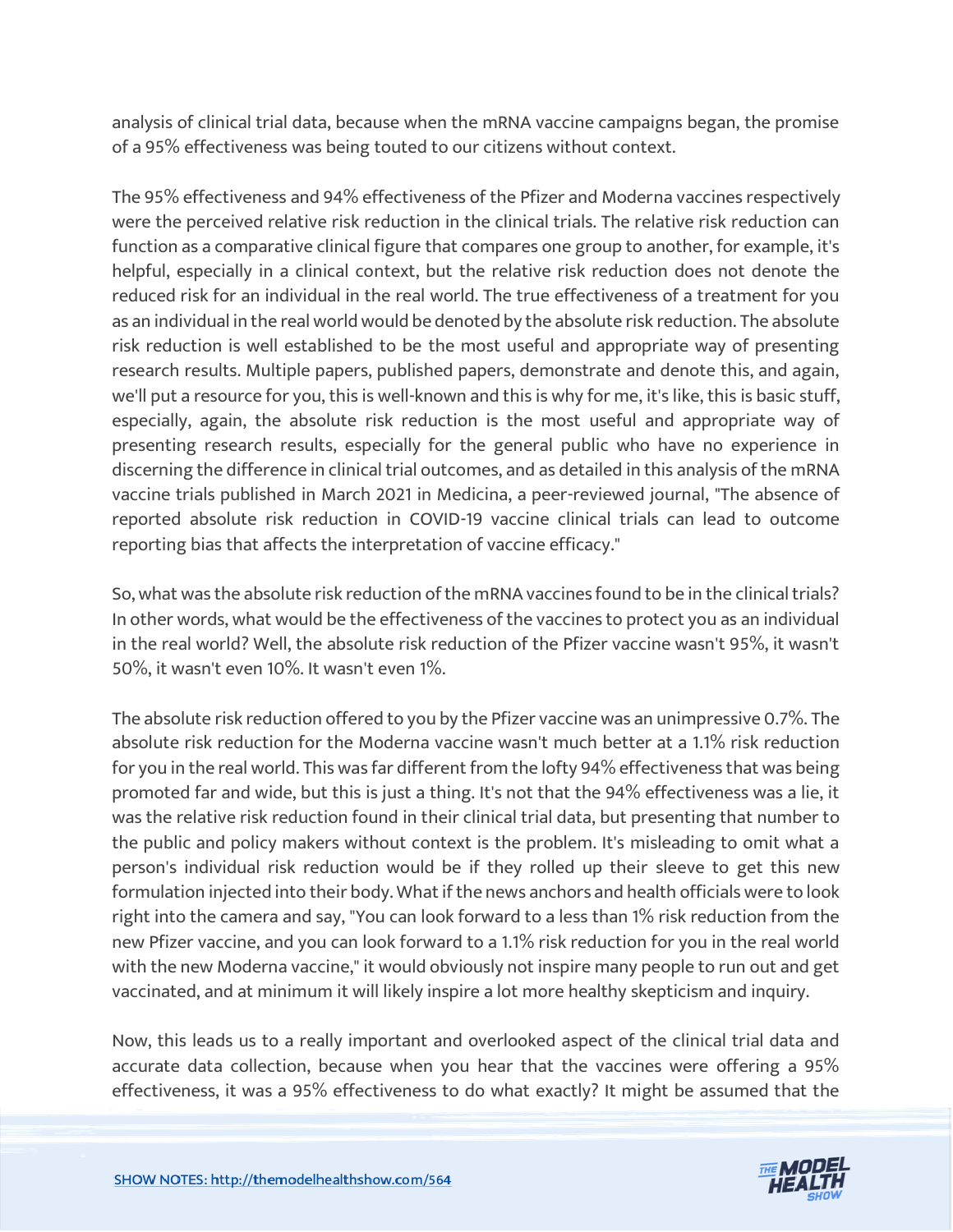95% effectiveness is reducing your risk of catching COVID or 95% effectiveness in reducing your risk of having a high viral load or having poor outcomes from COVID. That's what the assumption might be, but none of those would be true. The 95% effectiveness demonstrated in the clinical trials for Pfizer and Moderna was for reducing your risk of mild to moderate symptoms.

The vaccine clinical trials did not show a significant reduction in your risk of contracting COVID-19, and they did not show a significant reduction in being hospitalized or dying from COVID either, the trials only showed a slight 0.7% effectiveness, in the case of Pfizer, in preventing you from having a mild to moderate COVID infection, that is all. Nothing more. And the trial data was actually affirmed in a real-world setting, if anyone cared to look. Now, I'm using this one because it is a cleaner dataset because as a country that didn't have a lot of "inter-mingling of vaccines," the Israeli mass vaccination campaign utilized the Pfizer vaccine. Although the study design and methodology are different from the randomized trial design, the researchers reported a relative risk reduction of 94%, which is nearly the same as in the clinical trial.

Now, the study that was published in one of our most prestigious medical journals, The Lancet, found that the absolute risk reduction for the Israeli population that was tested, the absolute risk reduction with their vaccine was 0.46%, which again was comparable to the less than 1% risk reduction noted in the randomized control trials, but not even providing individuals with a half a percent of protection in the real world. The bottom line, the original clinical trial data did not satisfy the primary claims made by health officials and regulatory agencies. The efficacy of the mRNA vaccines were based on prevention of mild to moderate COVID-19 infections. The control clinical trial data did not conclude that the vaccines prevented hospitalizations, severe disease or death, nor did the data conclude prevention of infection and transmission potential. This is precisely why it wasn't a surprise that the vaccines didn't stop the spread of COVID. There was nothing to indicate that they would. There was nothing to indicate that they would. They just got on TV and started saying they would. That's not okay. We cannot allow that to happen moving forward, because people who are susceptible, who... Again, any of us can be susceptible.

Lack of education, lack of exposure, fear, poor state of health, poor state mental health, whatever the case might be, our citizens are in a state where we're very impressionable. And so to hear from the head of the CDC that this vaccine is going to stop COVID, it's going to stop the transmission, you're not going to get the disease, wow, that's going to go right past your logic, is going to go right past any of your filters and get right to the heart because of fear, and it's going to lead to a deep seated belief about the thing, even when you hear otherwise later, you already heard, "Oh, this stops me from getting COVID," until it might be too late.

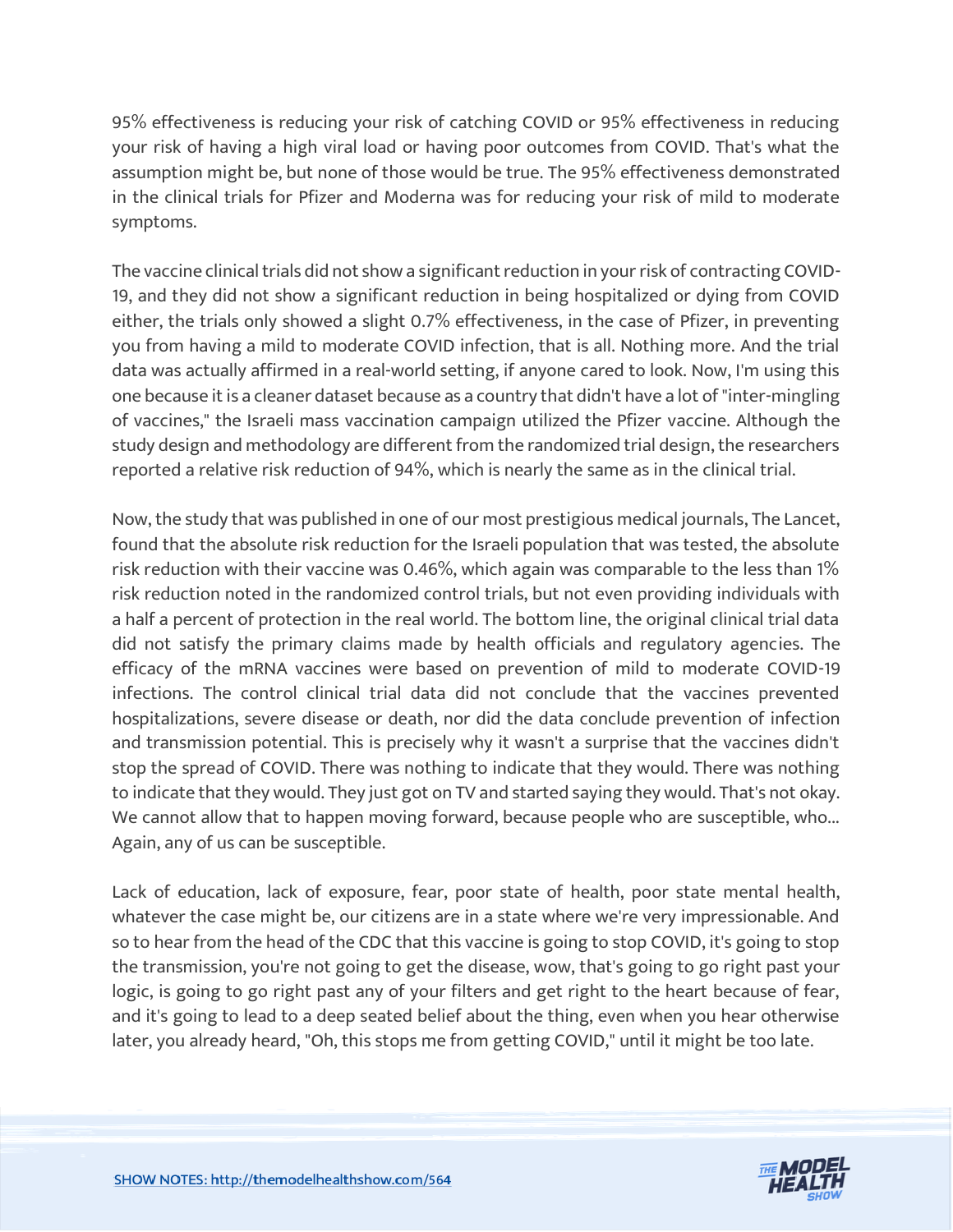But also, this influences health care policy, it influences data reporting, it influences how we communicate with each other and it's not okay. The confusion arises when clinical trial data is ignored and then observational data with all of its confounding factors and biases becomes infallible fact. Even the early observational data from the Israeli campaign noted reductions in infection rates and severe outcomes in vaccinated individuals versus unvaccinated individuals, but suddenly and repeatedly, vaccinated citizens became dominant in those collective categories in their society, as did the rise of severe side effects like myocarditis in teen boys and young men. One report published in the The Journal of Science noted the incidence of myocarditis in young men in Israel after a vaccination was 5 to 25 times higher than the background rate without being vaccinated.

Again, if we were acknowledging that this was taking place because Israel has been ahead, pushing vaccination of their citizens, we could see this stuff coming. And despite Israel having one of the most vaccinated populations on earth as their vaccine efficacy plummeted and cases, hospitalizations and deaths and vaccinated individuals continue to hit record numbers, it's explained away as things like "wanning protection," you just need another vaccine, you just need a triple vaccination, you need quadruple vaccination, that's what it is, that's going to solve the issue. Or because it's so many people that are vaccinated, that's why we're having more people hospitalized that are vaccinated, or it's because the vaccines are not effective against other variants. It's explained away.

But all of these things is true, or not true as they may be, are based on observational data that can be distorted in countless ways. And going back to the variance being the issue, there were multiple variants noted already when the vaccine campaigns began to be pushed. There was no clinical trial data indicating how they performed against variants. So why would they push this out to everybody as if this is some supernatural rescue force. Even this article, this was published in one of our major network news sources, CNBC, this headline, you can see this on the video, it notes the effectiveness of the Pfizer vaccine plummeting from 95% effectiveness to just 39% effectiveness in Israel, all the way back in July 2021.

Alright? Again, that's still relative risk reduction by the way, it's still without context, but what this report does is it also ignores the smoking gun of concern and pivots to more unsubstantiated series. In essence the article says, "Hey everyone, the vaccine effectiveness just tanked to 39%, but it's still 80% to 90% effective at preventing you from getting seriously sick," forgetting the fact that prior to the vaccines being in existence, 80% to 90% of COVID cases were mild or asymptomatic anyways. We got to get this, this cannot keep getting left out the conversation. There was a time when vaccines didn't exist. COVID vaccines were not a thing. They're using double speak. It's framing things for an uneducated trusting public to maintain a narrative. Now, if observational data is sufficient and headline-worthy, why has the public not heard about the report published by Public Health England on the alarming death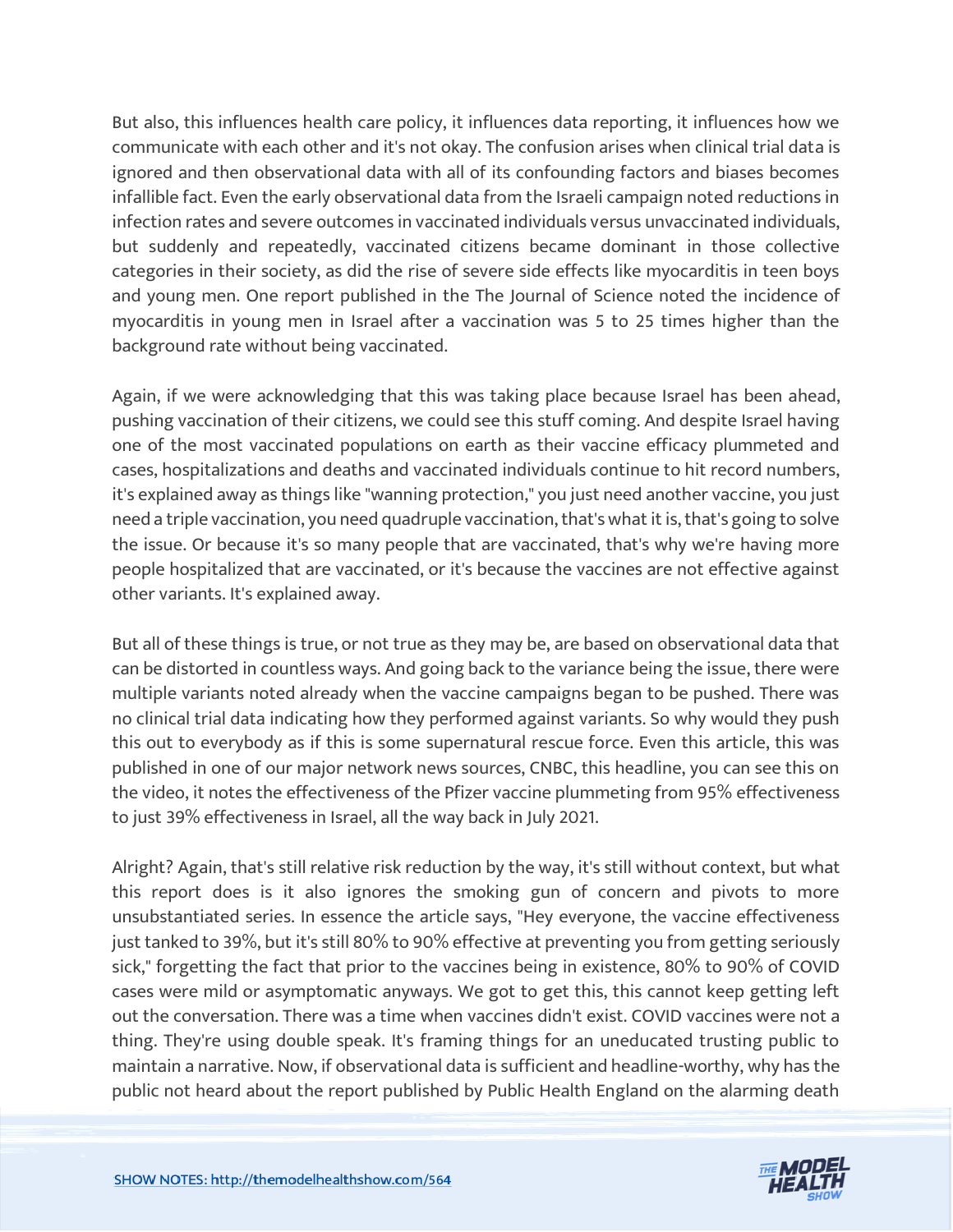rate of hospitalized patients who were vaccinated. The death rate among fully vaccinated patients was 26 out of 4,087 patients, which equals 0.636% death rate. The deaths among unvaccinated patients was 34 out of 35,521, which comes out to be 0.0957%.

So, if you do the math on this, and again, we'll put this study for everybody to have access to, the death rate among fully vaccinated patients was 6.6 times higher than unvaccinated patients in this particular study. You didn't hear one peep about this, you didn't see one headline about it but it exists. This should be shocking, not only from the perspective of the outcome, but from the perspective that observational data can be so varied depending on where you choose to look. That's the point. Again, the clinical trial data for the COVID vaccines did not show that the vaccines reduced the risk of severe symptoms, hospitalizations and death, and it's an incredible manipulation on the part of health officials and regulatory agencies to make the public think otherwise, that was simply not demonstrated where most biases can be removed. Instead, the narrative leaned on observational data, which is inherently going to carry a lot more confounding factors and biases that can't explain why the outcomes are the way that they are. We can notice patterns, but we use those patterns to help to form our hypothesis that can then be affirmed through a randomized control trial. Or we have a randomized controlled trial denoting a certain outcome, then we prove it with observational data or support it with observational data.

The clinical trial data and the observational data did not match up from what most people heard about. And the instances that it did match up, like the Israeli community, for example, that type of data gets just pushed to the side and you don't hear anything about it. And that leads us to number four here, which is observational data is easily corrupted or blatantly misinterpreted. One of the reports that were cited countless times reporting that 99% of the people being hospitalized with COVID-19 were unvaccinated was published by the Associated Press. But if you're just caught up in a spicy headline, you'll miss the most important two sentences in the entire article, "The Associated Press analyze figures provided by the Centers for Disease Control and Prevention." The CDC itself has not estimated what percentage of hospitalizations and deaths aren't fully vaccinated people citing limitations in the data. They said, the CDC said themselves, "There are limitations in this data here" and they did not express these estimates themselves, the Associated Press took it upon their own strong shoulders to then put this out and to say, limitations on the data is an understatement, because they had no business putting together their hodge-podge interpretation of the data that the CDC itself cited multiple limitations on and then publishing it as if it were gospel, that's the problem.

They could still have their opinion piece, but you need to affirm it with some high quality data, but that gets turned into a soundbite that literally the head of the CDC says, the President of the United States says, the head of the NIH is saying, based on what biased observational data that specifically cites multiple, if you look at the report, multiple limitations in the data,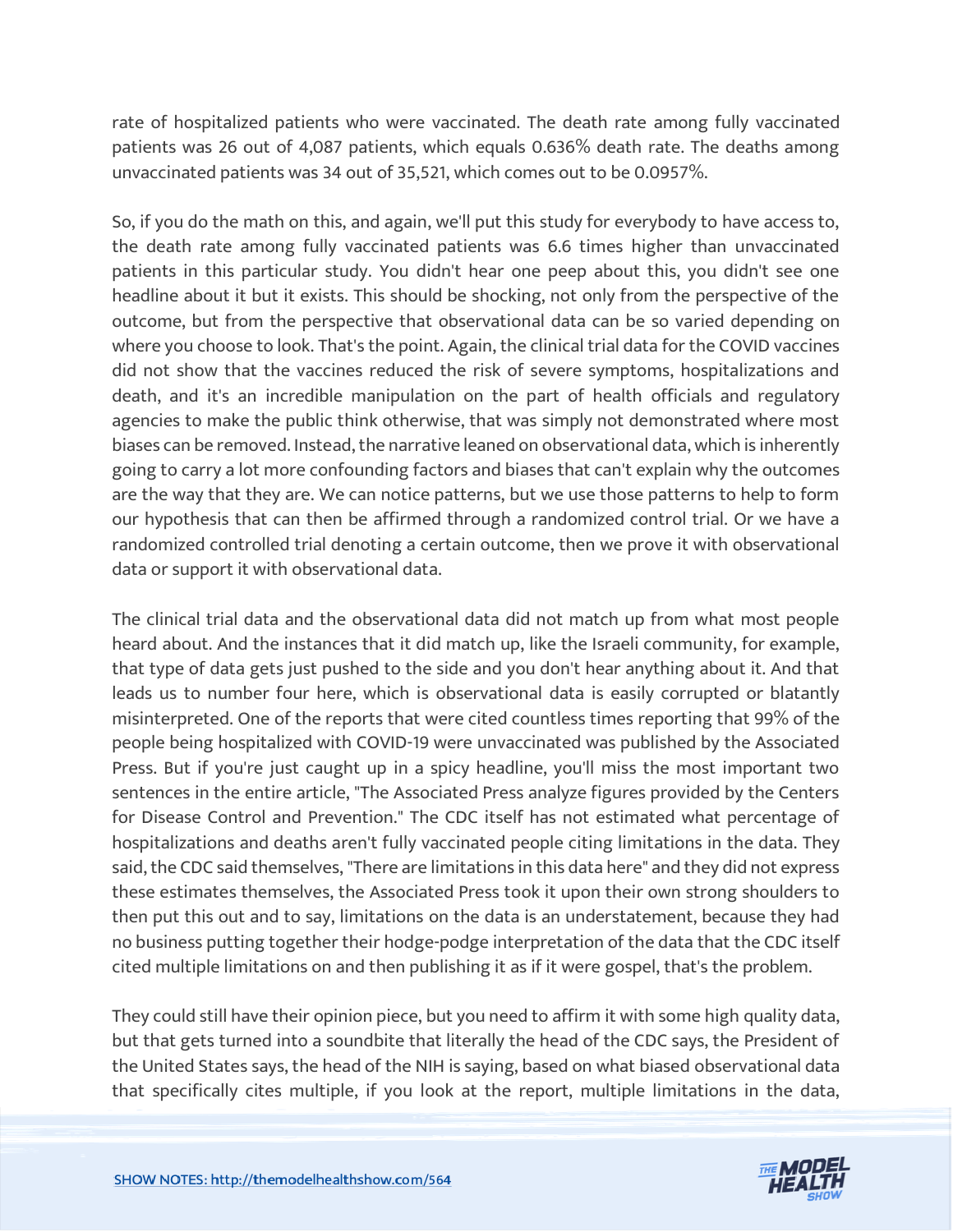confounding factors that say, "Hey, we can't actually confirm that this is true or not." So then why tell everybody that it's true? The incomplete and easily misinterpreted data was very similar to another report on the effectiveness of vaccines to reduce hospitalizations published by the CDC in September 2021. The report tee things off with the applause where these stats of vaccine effectiveness against COVID-19 hospitalization. Moderna effectiveness was a glowing 93%, Pfizer showed a robust 88% effectiveness, and Johnson & Johnson's effectiveness was a respectable 71%. Again, relative, they're not saying that by the way. But there was something incredibly deceptive about the data. The people who had immuno-compromising conditions that can include anything from diabetes to heart disease, to cancer, to obesity, to dementia, to liver disease, to mental health conditions, and a myriad of other issues, basically any of the conditions that the vast majority of United States citizens have, even if they were vaccinated, those people were eliminated from the vaccinated count.

Not only did they eliminate more than half of the people hospitalized with COVID from the data count, they highlighted the fact that they did it like it was a good thing. Basically, they're like, "We don't want these sick people defiling our clean data." And to make matters worse, in order to maintain a narrative consistent, "vaccinated or unvaccinated classification," they even excluded people hospitalized who were vaccinated but just not to their liking. In their words, "Patients with immuno-compromising conditions were excluded. Patients were excluded if they received a COVID-19 vaccine other than Moderna, Pfizer or Janssen; Johnson & Johnson's. Or if they received one or more vaccine doses but did not meet criteria for full vaccination. Or received two doses of two different COVID-19 vaccine products."

Why does this matter? It paints a deceptive picture of who's actually being hospitalized with COVID. People with immuno-compromised conditions represent the majority of United States citizens, there's no ethical reason to omit them from the data if this were truly about informing the public and policy makers about who's at the greatest risk of being hospitalized. In fact, one of the dominant narratives of this vaccine campaign was about providing protection for those who need it the most, people who have underlying conditions, who are the most susceptible. What if that protection for people with pre-existing conditions wasn't working as promised? All you need to do is a slight of hand and collection of observational data to make the unfavorable numbers disappear.

Now, the next logical questions would be, how many of the people with pre-existing diseases did the vaccines fail in this analysis who ended up hospitalized? Are there vaccination statuses of the immuno-compromised people who are hospitalized with COVID noted in the report? Of course not. Of course not. But we can easily discern that a significant percentage of them were in fact vaccinated based on a collection of viable data that we have. In a report published in The Lancet by researchers at the FDA and several other prestigious institutions, they stated that because immuno-compromised individuals are highly vulnerable to COVID-19, they were

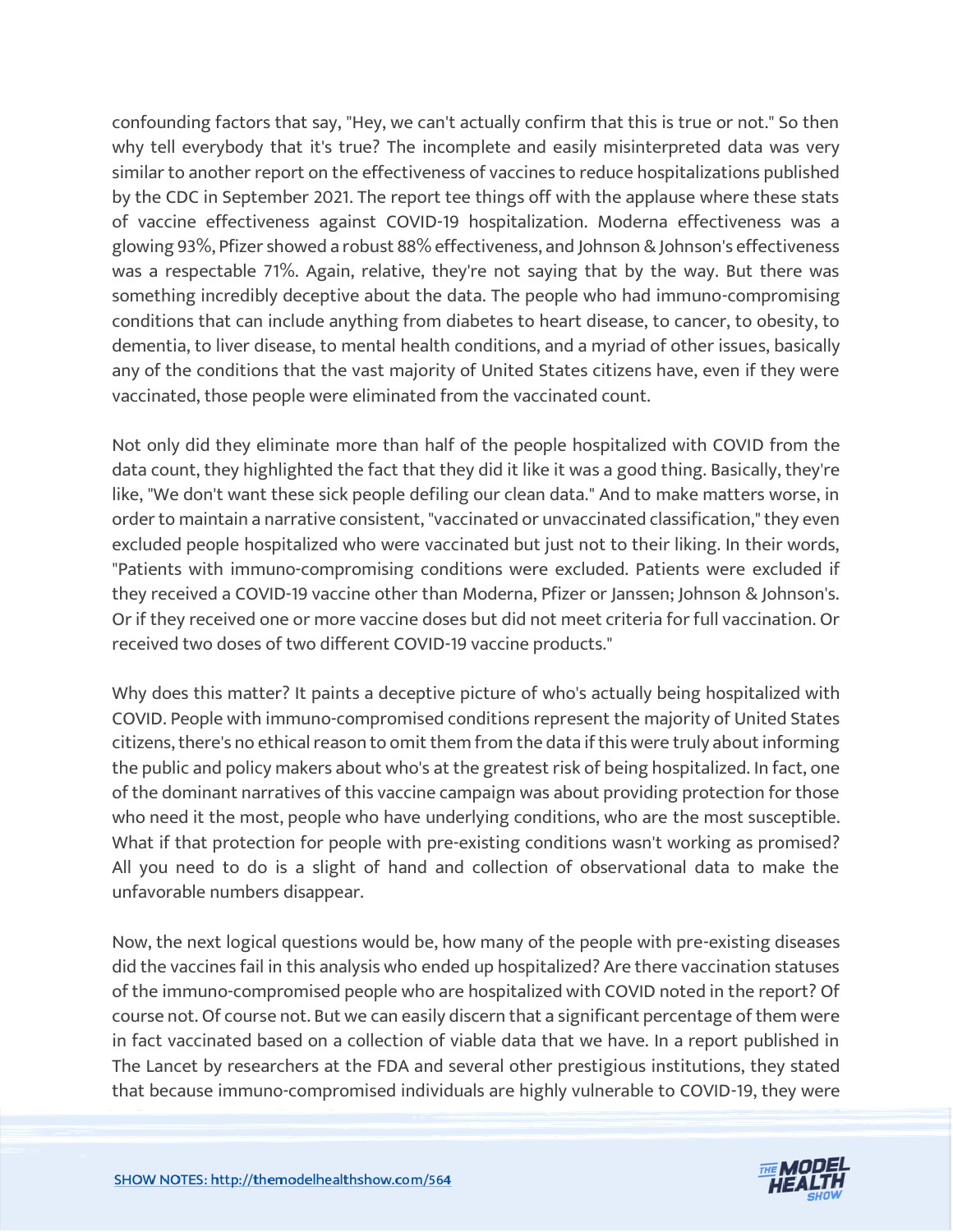"prioritized for early immunization" and "plausibly, more likely to be offered and to seek vaccination." So again, the CDC in this study, they excluded the very people who were promoted to need protection the most, plus eliminated a huge chunk of people from the study who are vaccinated in various ways, and what is left is a misleading vaccinated versus unvaccinated hospitalization depiction that vaccines are working stunningly well. The truth is, of the people analyzed from this report, about 42% of the people hospitalized with COVID were unvaccinated, 6% were healthy vaccinated and a damning 51% were excluded.

There were 1,786 human beings who were excluded from the study, 936 of them for having an underlying health condition, who statistically speaking, had a significant probability of being vaccinated. And 566 more people were excluded who were vaccinated but did not meet their "eligibility criteria." The inclusion of the people who were excluded from the trial would have dramatically shifted the ratio of people who are hospitalized with COVID that the public is hearing about, plain, and simple. But the problem really is so much deeper than that. It's this very cookie-cutter vaccinated versus unvaccinated status that you can literally just make up what constitutes as being vaccinated or not. Under the criteria, in this published CDC analysis, you can have two shots in your arm be after your 14-day marinate period, catch COVID, end up in the hospital and still not be counted as a vaccinated hospitalization due to a crafty technicality. When the stakes are so high as they are right now, and everything is so contentious, there's simply no way that this mis-directive data is appropriate. Now, let's examine one more recent report published by the CDC on hospitalizations in California and New York, two hot spots.

This data, again, does not denote a causal relationship in any way to vaccines and hospital admissions as it appears to on the surface. And in the true form of observational data that's reaching with a preconceived narrative, this data is so sporadic and unreliable that it borders on being incoherent garbage. For instance, the report states that during the week of May 30th, 2021, COVID-19 case rates were 19.9-fold lower in vaccinated individuals without a previous infection versus unvaccinated individuals without a previous infection in California, and 18.4 fold lower in New York. Then shockingly, by the week of October 3rd, 2021, the difference between vaccinated versus unvaccinated case rates without a previous infection plummeted from 19.9-fold lower to only 6.2-fold lower in California, and from 18.4-fold lower to 4.5-fold lower in New York. Alright, so let's make some sense of this. The presumed protection against hospitalizations dropped more than three times lower in California in that time span from somebody being vaccinated, their protection dropped more than three times in California and more than four times lower in New York in that short time span. That's really remarkable, it's just a couple of months' time.

Now, with observational data, you can kick in with the excuses. Well, it's a different variant, well, the protection diminishes over time, etcetera. The clinical trial data never showed that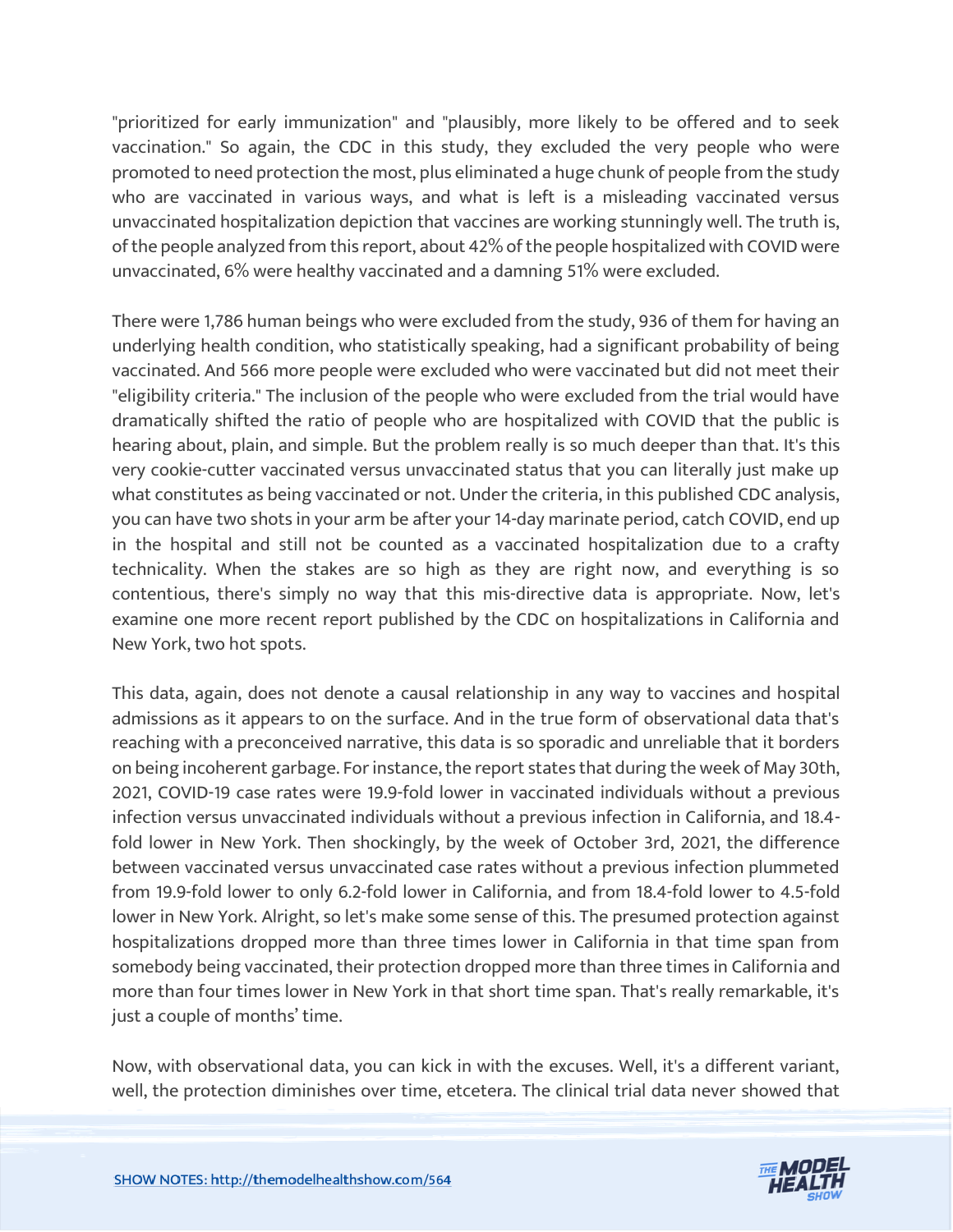the vaccines protect against other variants as we talked about, and they never showed the perceived protection stays high over time, it was not seen. These are not "surprised outcomes," but that's how they approach it. These are observations of the expected idiocy from believing that something will do what it was never supposed to do. Now, here's where data like this gets even more incoherent and unreliable. During the week of May 30th, 2021, COVID-19 case rates were 7.2-fold lower in unvaccinated individuals who had a prior COVID infection versus unvaccinated individuals who didn't have a prior COVID infection in the State of California, alright? And it was 9.9-fold lower in New York. Then just four months later, the perceived benefit of having a previous infection, I.e., natural immunity, takes a gigantic leap. The perceived protection from having a prior COVID-19 infection jumped from 7.2-fold to 29-fold in four months, in the State of California and the perceived protection from having a prior infection jumped from 9.9-fold to 14.7-fold in the State of New York over that same time period.

Now the question is, the perceived protection from a previous infection jumped up four times higher in the State of California in just four months. It went up a little bit in New York as well, but here's the question, "How in the world is natural immunity 29-fold better in the state of California, while it's only 14.7-fold better in the state of New York?" What's going on when we take this four-and-a-half-hour flight where we have so much more robust natural immunity if we were in California. This leads to again, there are other confounding factors here, and it could be environmental issues, it could be administration issues, it could be reporting issues, there could be so many different things that happen in observational data that make this type of data lack context and lack certainty. But the bottom line is that this type of data published by the CDC, again the CDC, that all of our posts are getting directed to, where we're supposed to be getting our advice about everything, still proposes a magical benefit from COVID vaccines whose perceived effectiveness admittedly plummets dramatically in this study.

And here's the thing, they also, in this study, reluctantly are highlighting the fact that natural immunity rose above the effectiveness of vaccine-derived immunity. By October 2021, the case rates among vaccinated people who didn't have a previous infection versus people who are unvaccinated without a previous infection, it was 6.2-fold lower, while the case rates among unvaccinated people who had natural immunity were 29-fold lower; a 6.2-fold lower case rate, if you're vaccinated, versus people who are unvaccinated without a prior infection versus a 29 fold lower case rate, if somebody has natural immunity versus somebody who is unvaccinated. We're talking more than four times more effectiveness of natural immunity noted in this study. They might have done it on accident, but it's there, nonetheless. Again, this is still observational data, so we have to take it with a grain of salt, but that's a part of the data that is obviously not going to be talked about. Now this matters so much because the topic of natural immunity, even to say natural immunity when it's just immunity, natural has just been added on to it recently.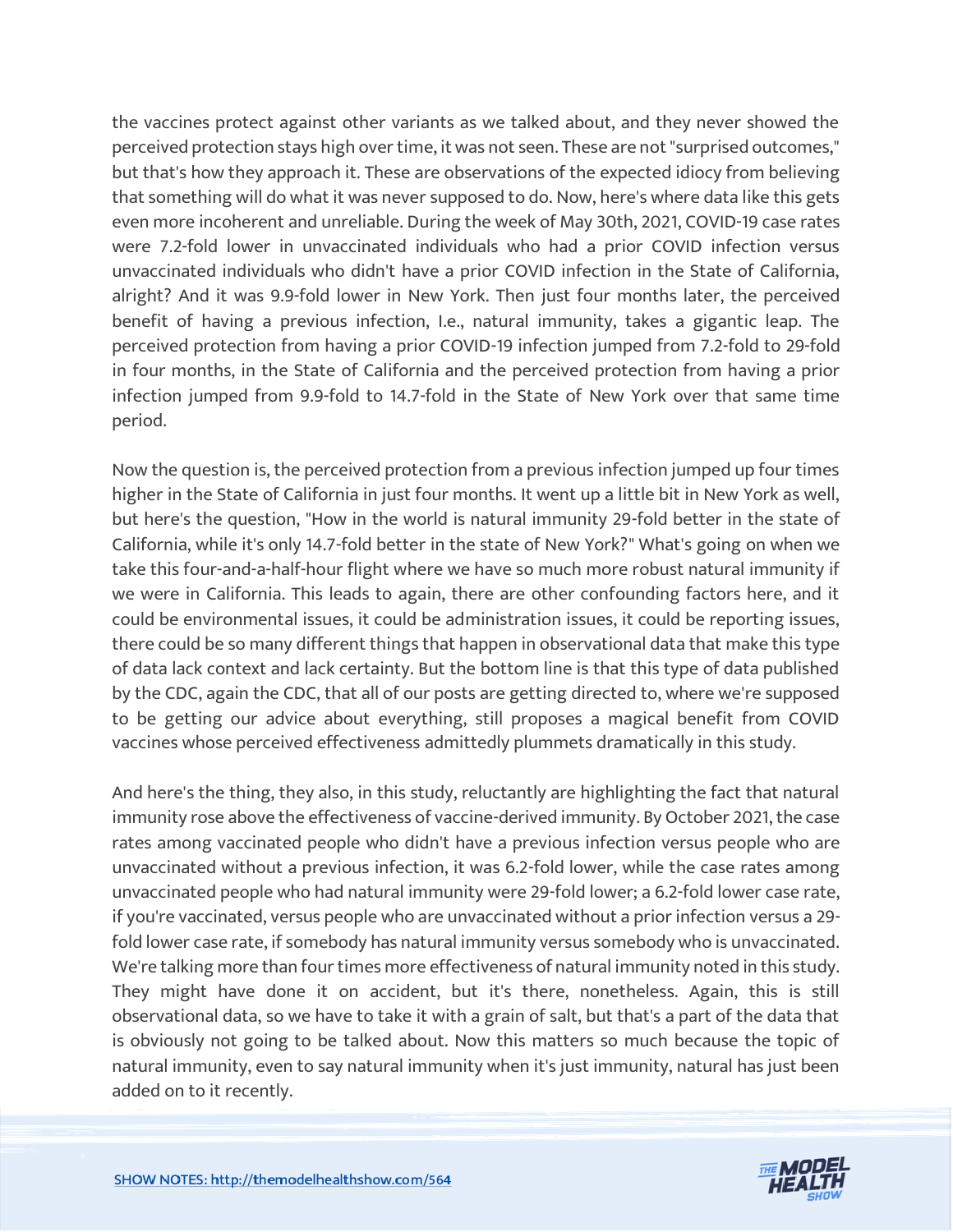Immunity, natural immunity has been what has helped humanity to survive well over 99.999% of the things we face as a civilization throughout our evolution. It's not a question of whether or not natural immunity is a real thing, but it has been vilified and people have literally been banned from social media platforms, their posts are censored and platforms like Facebook and Instagram and even YouTube have really been hyper-aggressive in censoring information that was related to natural immunity, and it's the craziest thing that we have to validate natural immunity and not put that same level of validation, intensity into validating the effectiveness of these brand new novel vaccines that human beings have never interacted with before throughout our evolution, as if they're gospel, as if they're this magical thing that has all these wonderful benefits without any downside. And to say that this is taking place, and where the heart of this conversation really is, for pharmaceutical companies to profit in this instance and natural immunity to be literally buried as if it's not even a thing, "You can't have natural immunity to this thing, you have to have our drugs." It's not a coincidence that these same pharmaceutical companies provide billions of dollars every year to government agencies, to drug reviewers, even to individuals in our government.

Two-thirds of United States Congress members received a check from pharmaceutical companies in 2020, two-thirds of our congress members got paid from drug companies. It's not a coincidence that these same pharmaceutical companies spend tens of billions of dollars each year "educating our doctors," cajoling doctors into using their products that largely do not fix our health issues and often become a revolving cash cow for these drug companies. It's not just a coincidence that these same pharmaceutical companies provide billions of dollars in funding to major media outlets who significantly influence public perception. The tens of billions of dollars that were made from the first series of vaccines weren't enough. When they failed the first time, their framing just shifted to, "You just need another."

Our public health officials became DJ Khalid, "Another one, another one," that's what a booster is, that's just a cute name for another vaccine. We need to stop saying booster, it's another vaccine. Booster sounds cute. It sounds like something you pump up your... Reebok boosts, you get more performance. That's not... No, it's another vaccine exposure for your body that we don't know the outcomes for. And what happens is we keep this cash cow moving. Now, we're in the process of having seasonal COVID vaccines adding to the rotation. Still, here in the state of California where I'm at, there are so many mandates that are... Even right now, there's litigation that's working to be pushed forward to mandate COVID vaccines for people. One of the policies that's trying to be put in place right now is for all California businesses to require that their employees are vaccinated. Now, will it pass? It's a possibility, it's not probable, but the fact that this is even a thing, that we're at a place where many states here in the United States have already... They've done away with their mandates and all these policies that have proven repeatedly to be ineffective, because here we are, as I'm recording this right now, we're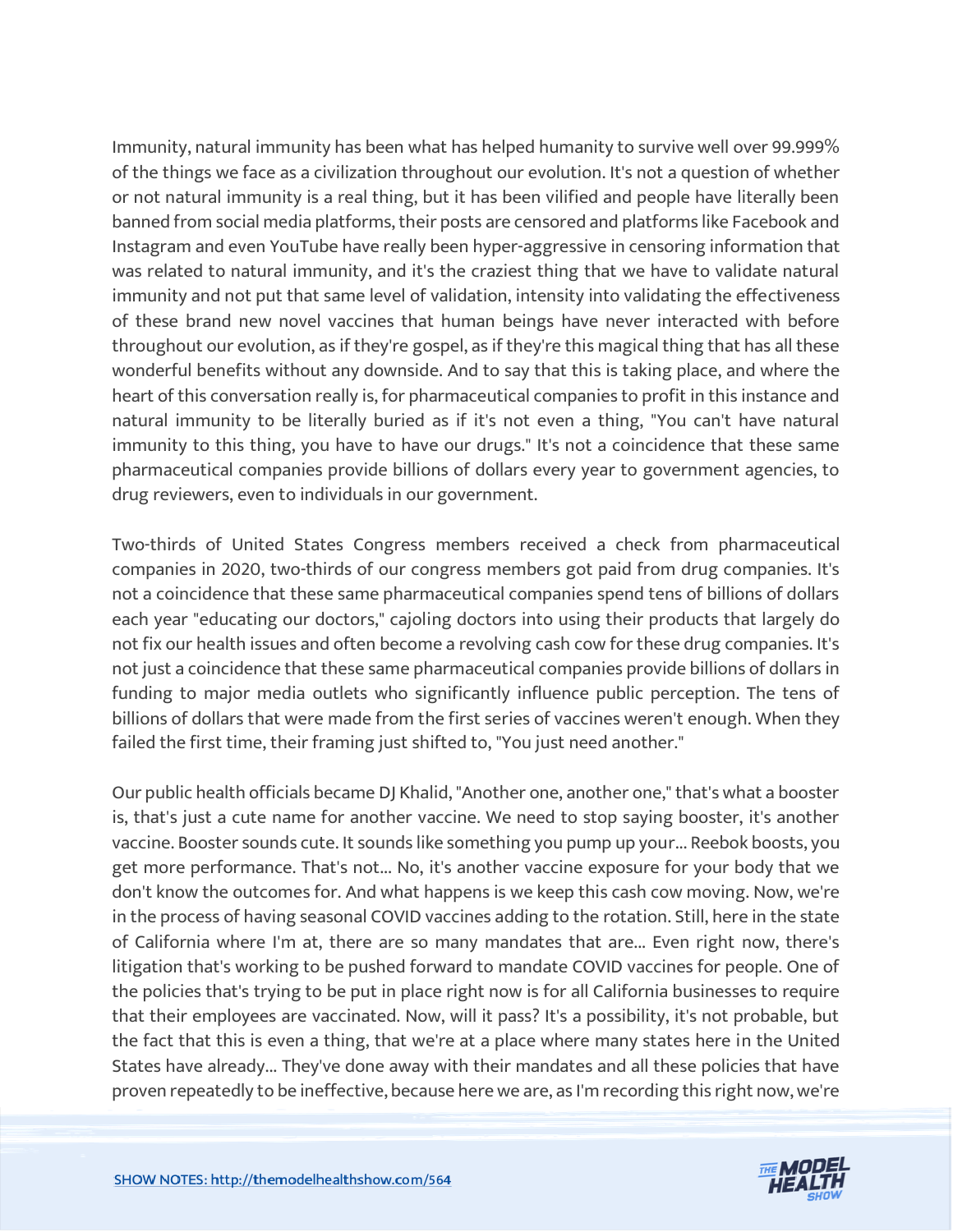about to hit the two-year anniversary of two weeks to flatten the curve. How'd that work out for us? But they're not admitting and saying, "Hey, you know what? What we said would happen didn't happen.

We made a mistake and we're going to take accountability for it." That's not historically what people who are working in powerful positions, in government positions do. They just shift to the next story, and that's what you're going to see. They're going to just shift to the next story, they're not going to acknowledge how much they messed up and all the people that have been hurt in the process, point your attention to the next story. Now, one of the ways that an observational study can actually provide more sound data is when it's a cluster and everyone is treated the same, when everybody is tested equally, and you don't start eliminating for all these different biases, you start taking out people who have an underlying health condition, because that muddies up the numbers. We test everybody equally and we give very clear distinction on their status, if we want to have a black or white status. An observational study was done like that, and it was published by the CDC, and this was looking at an outbreak cluster in Massachusetts. This was conducted by the Massachusetts Department of Public Health and other researchers, and what they discovered in their outbreak cluster after testing everybody, and they had about 469 COVID cases that were identified.

74% of the cases were fully vaccinated individuals and 80% of the people hospitalized were fully vaccinated individuals. Now, where are the stories about this from the talking heads in the media? Why didn't health officials or at least the head of the CDC, the very entity that published the damn report, come out and say, "Hey, guys, it looks like we might have gotten it a little bit wrong about the effectiveness of the vaccine stopping the spread of COVID," because this was early on. But you know what they did? They told people who are vaccinated, when they told them, "If you get the vax, you could take off your mask. Get the vax, you take off your mask." When this came out, they said, "Actually, I'm going to need you to put that back on. I'm not going to tell you that the vaccine didn't do what we said it would do, just put your mask back on. No, no questions, just... It's for your safety, it's for the safety of others." Yes, it's a shocking difference between the prevailing narrative, but we must remember that we cannot rely on any observational data to be the infallible law of the land regardless of how much it can refute or affirm our beliefs, because, number five, and our final piece here in this analysis is that the confounding factors and glaring holes in the vaccine campaign are bigger than you may realize.

If we rely on observational data alone, we'll never really know where any perceived benefit or harm actually comes from, there are often too many confounding factors at play, even strange, unexpected things can be fuddle outcomes in the data. In fact, any positive benefit or harm derived from a vaccine could have literally been from what the person believed about the vaccine. Researchers at Beth Israel Deaconess Medical Center at Harvard University detailed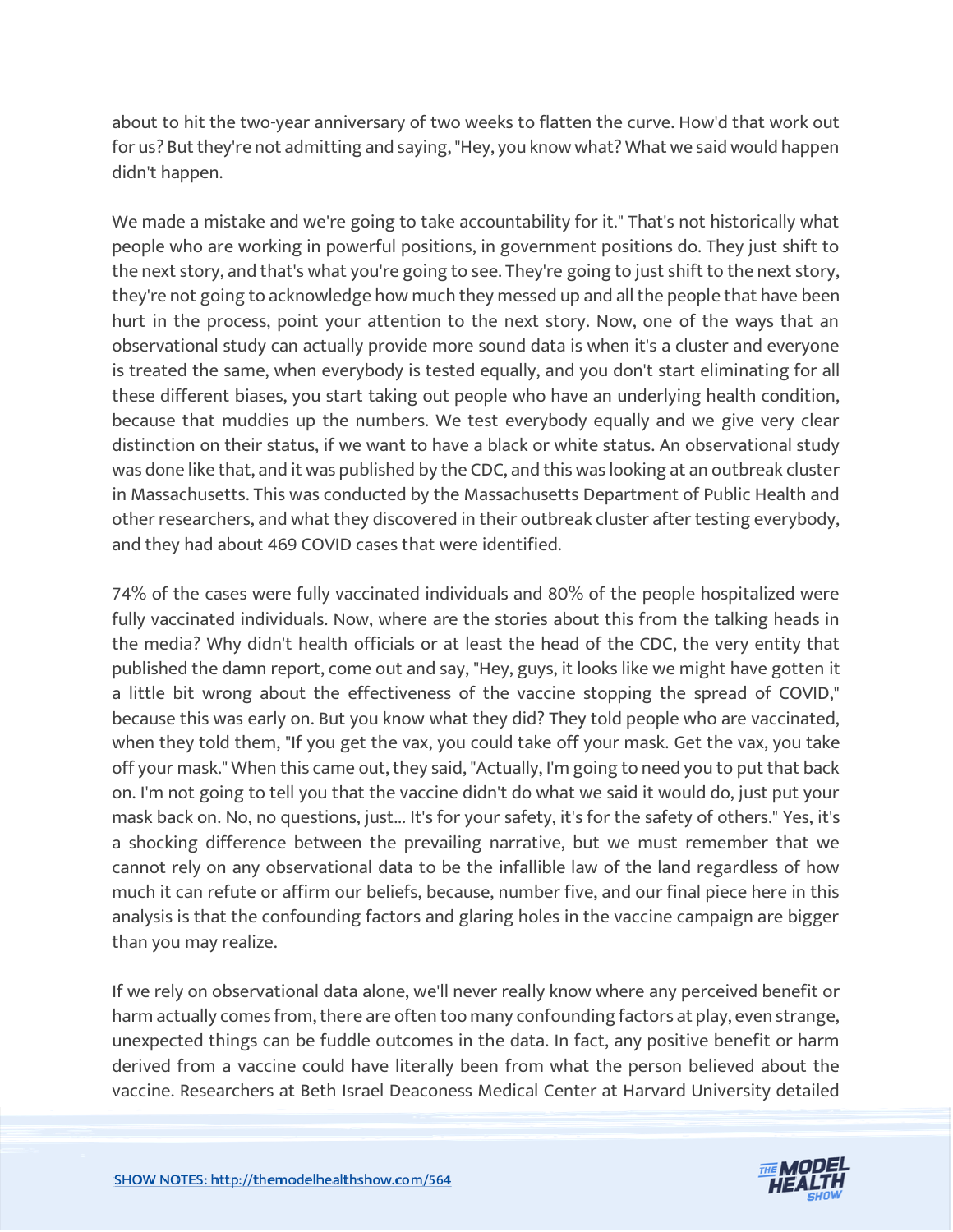how more than two-thirds of the rampant number of adverse events reported from COVID vaccines were all in people's head. The researchers proclaimed that it was a negative placebo effect, AKA a nocebo effect, that was to blame for the adverse events. Now, we could take the time to deconstruct how much conflicting data is actually in this study, but there's a pithy viral article that was, ABC News again, that has a wonderful sentence that highlights things for you. The report on this clinical trial states "Shockingly, nearly a quarter of the people, some who received the placebo shot, experienced side effects like a sore arm, also attributable to the placebo effect." So according to these researchers, having a sore arm from getting a shot in the arm is relegated to being a placebo effect.

This is a perfect example of how published data from even very prestigious entities can venture right into the ridiculous. In the clinical trial data itself, it describes the placebo group receiving saline injections as having significantly less adverse events than the people receiving the drugs, but the placebo group also experienced notable side effects such as arm pain and headaches. Interestingly, some of the most well-established side effects from a saline injection includes, you guessed it, sore arm, and headaches. But let's just glance over the fact from this study, that 61.4% of the people who received the actual drug had an adverse event after the second shot. We'll just glance over that part, we'll just glance over that part. Information like that doesn't beat the catchy headline that two-thirds of people experiencing vaccine side effects are manufacturing the effects with their mind. What's even more interesting about this is that just a month earlier, researchers from the very same institution at Beth Israel Deaconess Medical Center published data on the positive placebo benefits that can come from the belief in the drugs themselves.

They dig in on how the belief in the treatment and/or the act of getting the treatment alters our biochemistry in ways that can have a therapeutic effect. The mind-body connection are the very basis for the fields of Psychoneuroimmunology and Psychoneuroendocrinology. Your thoughts instantly create correlating chemistry in your body, including the function of your immune system is instantaneously influenced by the thoughts that you carry. Your state, your emotions instantly influence either in a positive way or in a negative way, the function of your immune system. Negative mental states based on fear and anxiety can have devastating impacts on our bodies, As noted in the CDC study we covered earlier, looking at 540,000 plus COVID-19 patients and finding that the second leading risk factor for death from COVID was anxiety and fear-related disorders.

The cascade of stress-related hormones being produced in the body can damage cells, increase systemic information, and tear your system down from the inside out if fear and anxiety are not managed healthfully. Now, what happens when people are inundated with fear and anxiety for months on end? It dramatically suppresses their immune function. So, has the media and fear-mongering politicians been complicit in the poor outcomes that have been seen by our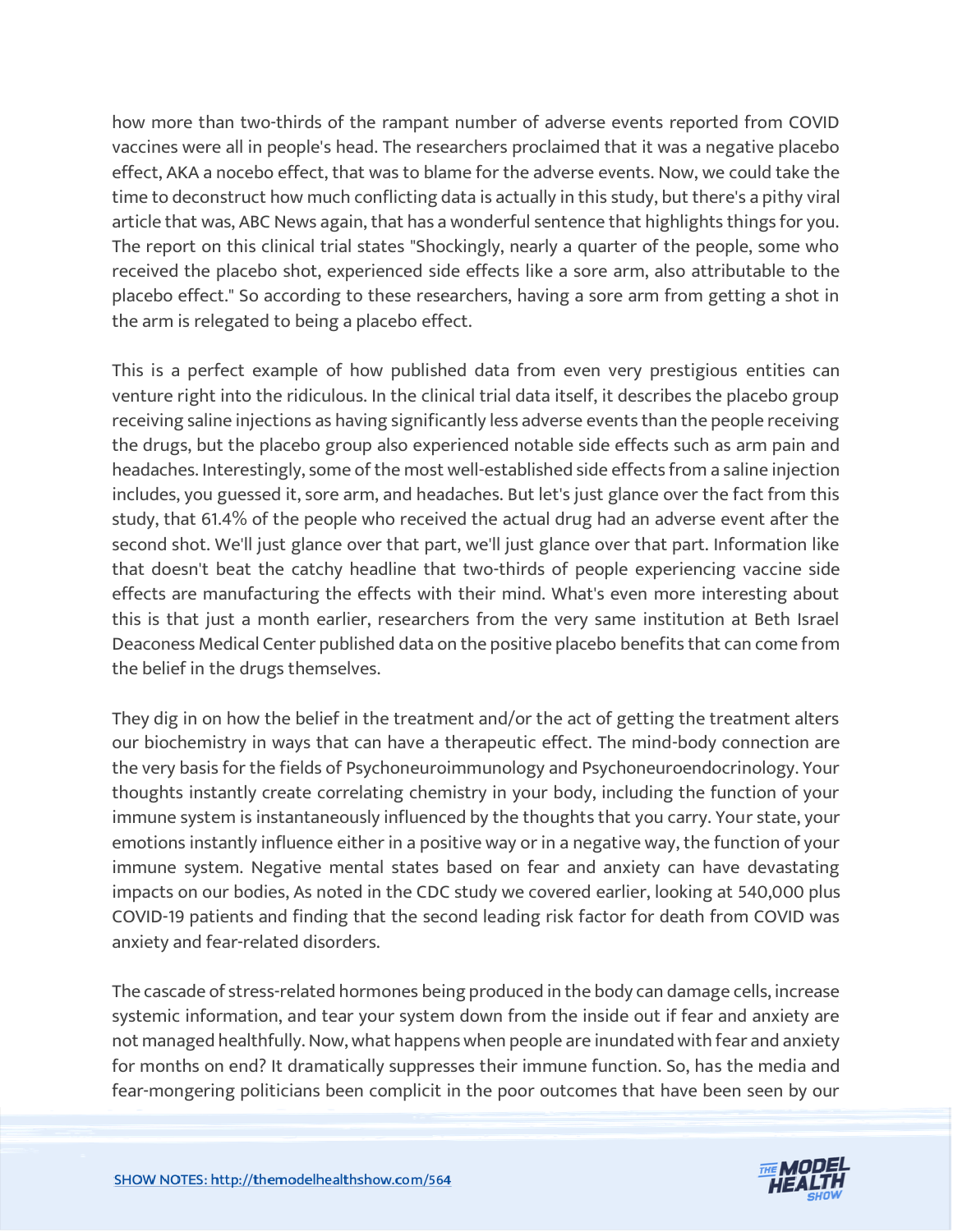citizens? You already know the answer to that. Fear can literally kill but getting back to the study from Beth Israel Deaconess Medical Center, positive belief can heal. The placebo effect, which is the belief that a drug or fake drug is having a beneficial impact is actually so strong that it constantly causes problems in clinical trial data.

As one report on the befuddlement that placebos cause in clinical trial states, "The placebo effect is quite troubling to the pharmaceutical industry as their drugs have to be better than placebo, literally better than nothing, to be approved for use and they often struggle to meet that mark." The placebo effect consistently produces significant results in clinical trials. Not just observational, in clinical trials. But the effect appears to get even stronger when the treatment is injected into the body. Several studies indicate that the placebo benefits of injections are even stronger than that of pills, like the study published in the Journal of Neurology on oral versus injected placebo treatments to reduce the severity of migraines.

Yes, injections were found to outperform oral treatments in the study, but the most astonishing aspect that can be easily overlooked is that the placebo injections reduce the severity or even eliminated migraines over 32% of the time. The belief that it would help them made it help them. And research cited in the journal, Frontiers in Psychiatry sought to explain this phenomenon by stating "The greater effect of placebo devices like injections from needles compared to placebo pills may be due to the additional physical contact or the tactile component of the intervention, which is minimally present with the use of pharmaceutical pills." Now the question is, has the placebo effect been a factor in the harms, benefits and even lack of effectiveness of the COVID-19 vaccines seen in the observational data?

Based on the decades of research we have on the placebo effect, it very likely has, but to what extent, we'll never know, because the nature of relying on observational data makes it impossible. The placebo effect could have had a major impact or a tiny impact, either way, it's impossible to prove or disprove it. We could have extracted more viable data on the placebo outcomes as things played out if we had the actual randomized placebo-controlled trials to refer to, but during the trial and after the vaccines were given emergency use authorization, Pfizer and Moderna broke the protocol and notified the control group who received the placebo, that they were not really given the vaccine. And they then offered the opportunity to be vaccinated, and the vast majority of them, damn near all of them, of course, decided to opt out and get the vaccine. So, under the guise that this was the righteous thing to do, to offer them this miraculous protection, even though it left essentially no viable randomized controlled trial data to measure long-term safety and effectiveness of the vaccines, it was gone.

It's gone. The clinical trial data, the gold standard in science, gone. Dr. Steve Goodman, a clinical trial specialist at Stanford University says, losing those control groups makes it more difficult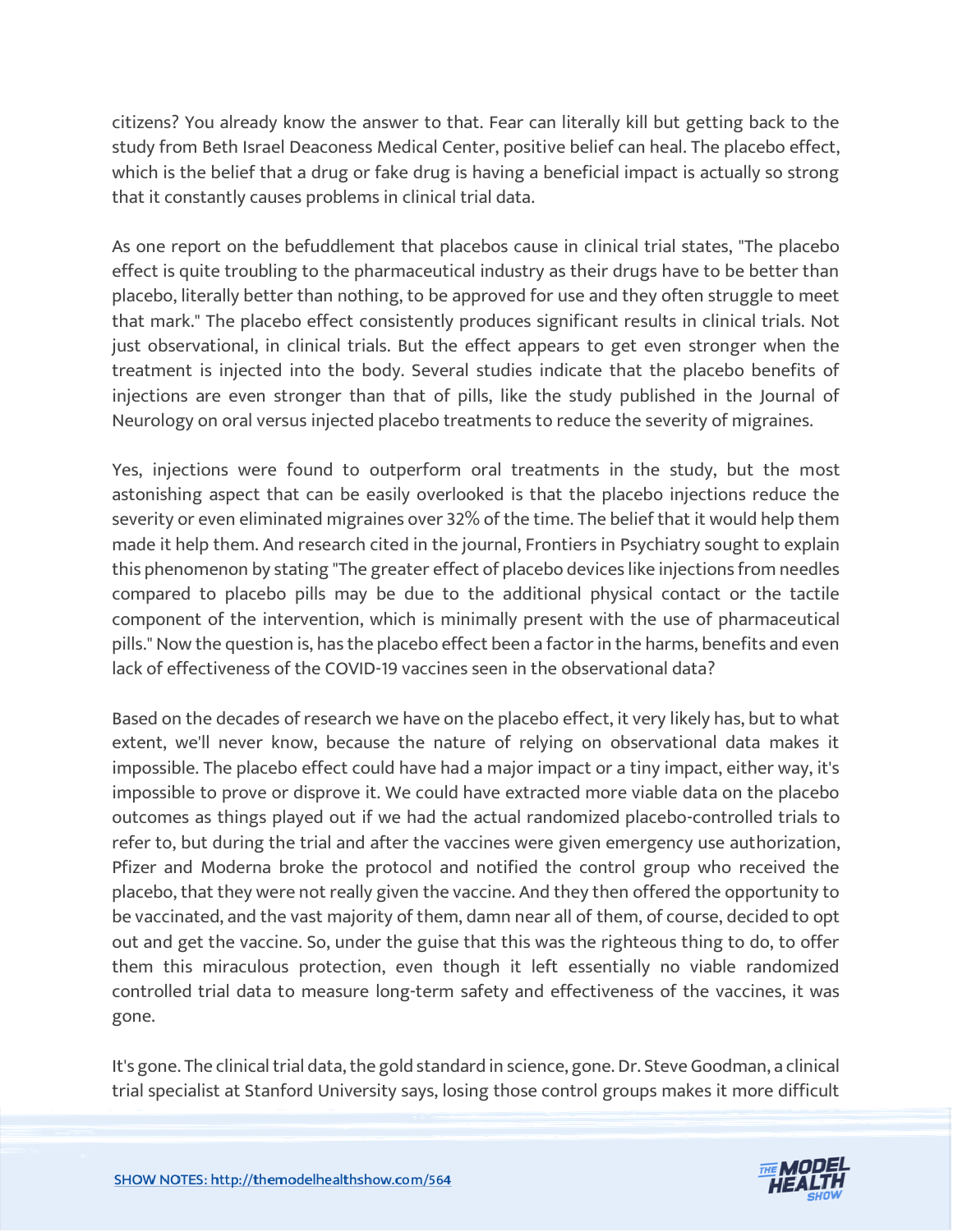to answer some important questions about COVID-19 vaccines. "We don't know how long the protection lasts, we don't know the efficacy against variants for which we definitely need a good control arm, and we also don't know if there are any differences in any of these parameters by age or race or infirmity." His assessment of the high-quality data that we'd lose came months before we found out that the promised protection doesn't last very long, before we found out that there's terrible efficacy against the variants, before we found out that these vaccines don't actually reduce your risk of getting the infection and transmitting it to others. We could have seen it coming, but the clinical trial data, for whatever reason, was eliminated. They broke protocol, again, under the guise that we're giving... "You guys, it's ethical for us to make sure you get this vaccine, even though it eliminates our clinical trial data, our outcomes from the placebo-controlled trial. Now the question is again, if we had organizations that were operating in integrity throughout history, we could honor that maybe that was their intention, but we already know who we're dealing with here, that's what we started this episode off with, is focusing on that piece.

The report goes on to say that "Clinical trials that include a placebo group are the surest and most definitive ways to gather information about vaccine effectiveness." But by cutting the cord on the placebo-controlled trials, we're now forced to leave our policy and our education based on speculative, biased observational data. And one more thing to take note of, if we're going to allow observational data to be the law of the land in this pervasive vaccine campaign, the best observational data that we have has revealed a plethora of serious adverse events from vaccines on a scale that we have never seen before, from myocarditis in young people, to abnormalities in reproductive health in women, which is noted by the NIH themselves who are funding studies to see what's going on, why have so many women had abnormalities in their menstrual cycle post-vaccination? The data that we have is quite alarming and analysis of the Vaccine Adverse Events Reporting System, VAERS, that was conducted by viral immunologist, Dr. Jessica Rose, this database is co-run by the CDC and FDA, and it found there's over an 1,100%, 1,100% increase in adverse events from the COVID-19 vaccines in 2021, versus the number of adverse events from all vaccines combined for the past 10 years.

Obviously, one could say that the observational data in VAERS, does not prove causality. And if that's the case, I want them to remember that same scientific tenet the next time they hear a study presuming vaccine effectiveness from observational data as well. Our citizens deserve a comprehensive education. Our citizens deserve a fair risk-benefit analysis for true, informed consent. Our citizens deserve to make decisions that they feel good about. I appreciate you so much for tuning in to this episode. If you got a lot of value out of this, please, this is one to share. But make sure to go over to themodelhealthshow.com/C19 report. The letter C, the number 19 report, and get access to a full article with all the links in a shareable format that you can share far and wide. People need this education more than ever. And of course, you're going to have access, if you're listening to the audio version, you have access to the video of